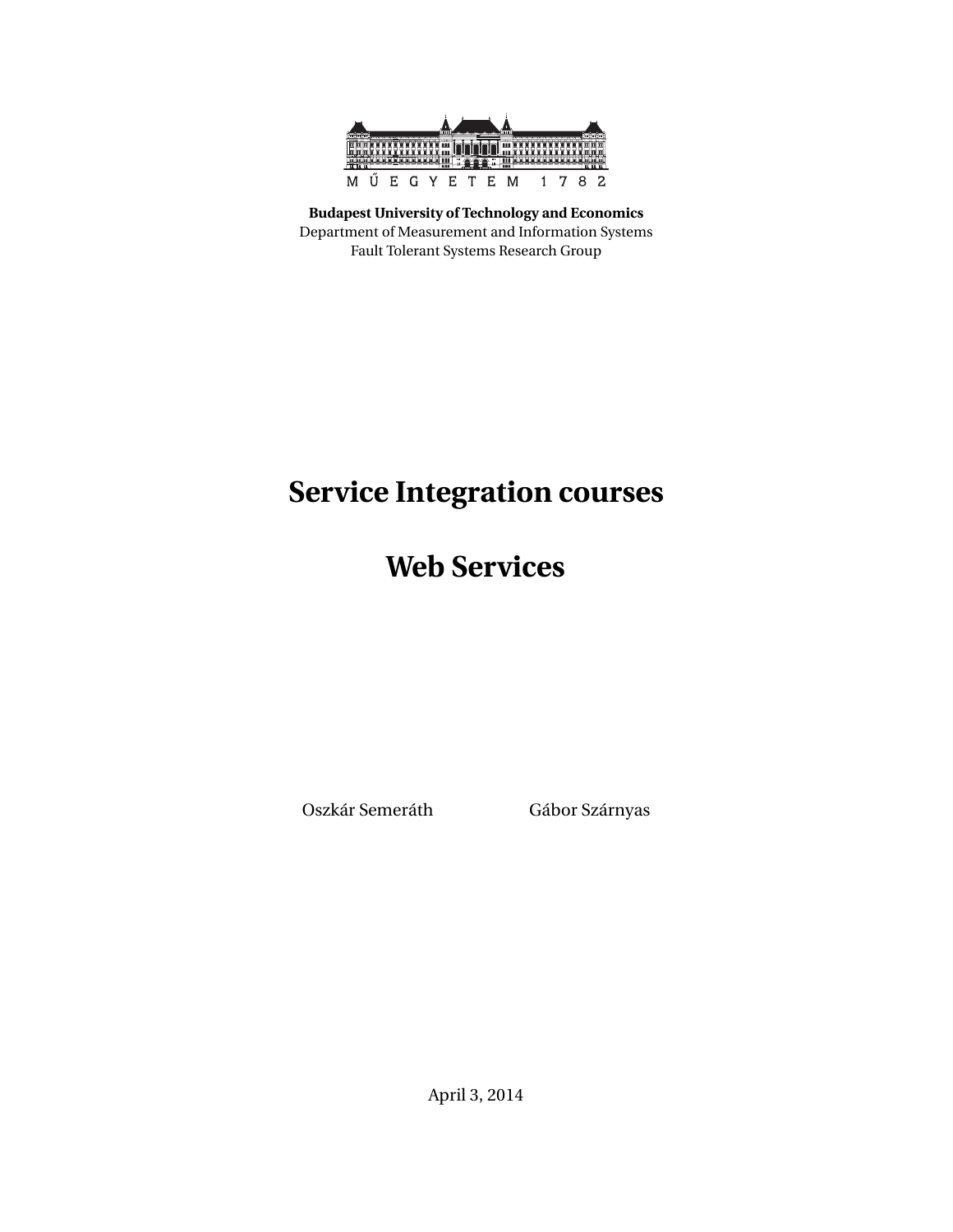# **Contents**

|               | 1 Web services                                        | $\bf{2}$       |
|---------------|-------------------------------------------------------|----------------|
| $1.1 -$       |                                                       | $\overline{c}$ |
| $1.2^{\circ}$ |                                                       | 2              |
|               |                                                       | 2              |
|               |                                                       | 3              |
| 1.5           |                                                       | 3              |
|               |                                                       | 3              |
|               |                                                       | 3              |
|               |                                                       | 3              |
|               | 2 Web services laboratory - step-by-step instructions | 4              |
|               |                                                       | $\overline{4}$ |
|               |                                                       | 4              |
|               |                                                       | 6              |
|               |                                                       | 6              |
| 2.3           |                                                       | $\overline{7}$ |
|               |                                                       | 12             |
|               |                                                       | 12             |
|               | 2.4.2                                                 | 12             |
|               | 2.4.3                                                 | 12             |
|               |                                                       | 13             |
| 2.5           |                                                       | 15             |
| 2.6           |                                                       | 16             |
|               |                                                       | 17             |
| 2.7           |                                                       | 17             |
| 2.8           |                                                       | 19             |
| 2.9           |                                                       | 19             |
|               |                                                       | 19             |
|               |                                                       | 19             |
|               | 2.11 Sources                                          | 22             |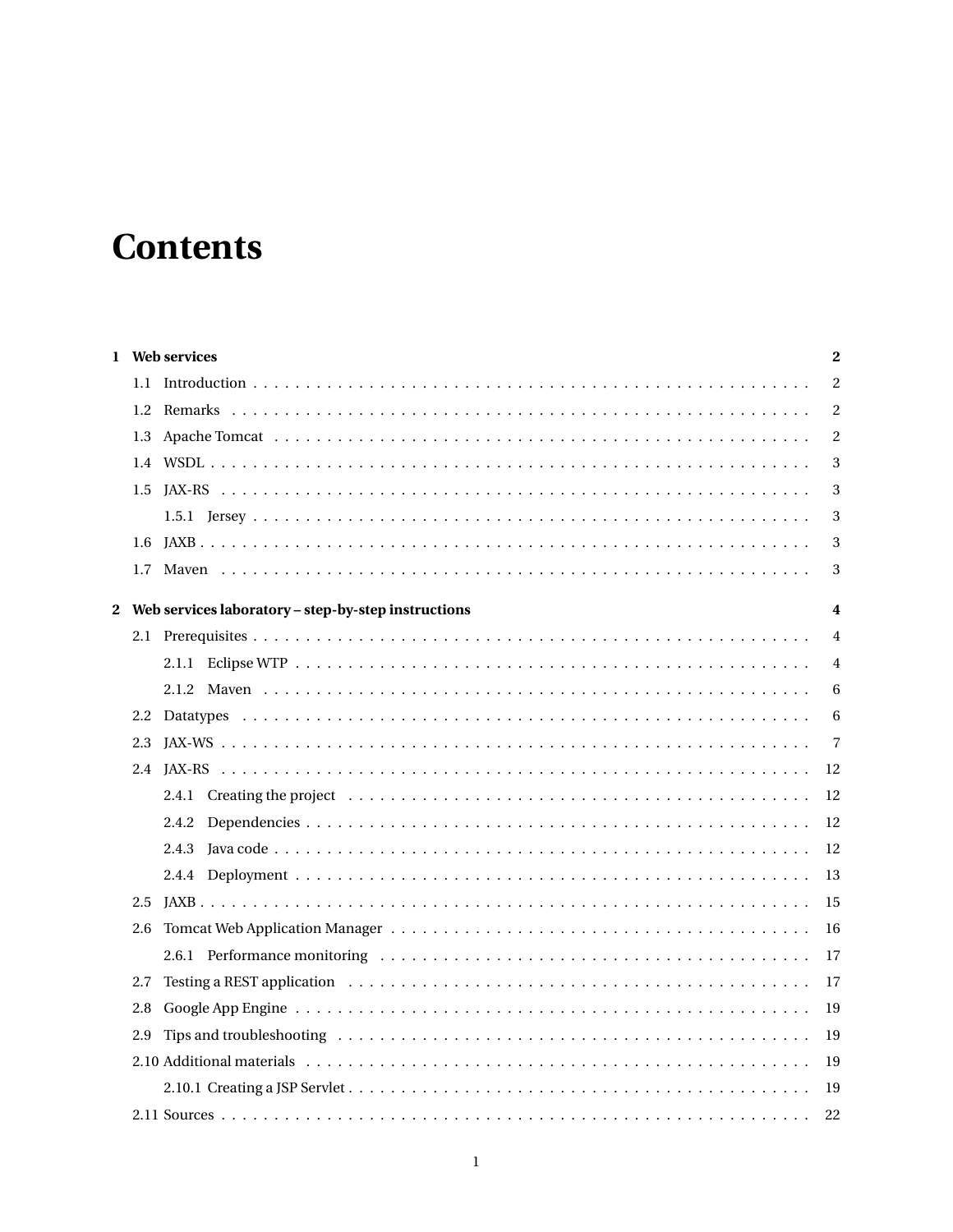# <span id="page-2-0"></span>**Chapter 1**

# **Web services**

## <span id="page-2-1"></span>**1.1 Introduction**

In this laboratory, we will create web applications. First, we will define the data types. We will create a JAX-WS and a JAX-RS web application and deploy them on a Tomcat server.

## <span id="page-2-2"></span>**1.2 Remarks**

For this laboratory, we relied heavily on the Vogella site's [\(http://www.vogella.com/\)](http://www.vogella.com/) tutorials. If you're further interested in the topics, we recommend to study them – they are thorough and well-written.

- Servlet and JSP development with Eclipse WTP, <http://www.vogella.com/articles/EclipseWTP/article.html>
- REST with Java (JAX-RS) using Jersey, <http://www.vogella.com/articles/REST/article.html>
- Apache Tomcat, <http://www.vogella.com/articles/ApacheTomcat/article.html>
- JAXB, <http://www.vogella.com/articles/JAXB/article.html>

# <span id="page-2-3"></span>**1.3 Apache Tomcat**

From Wikipedia [\(http://en.wikipedia.org/wiki/Apache\\_Tomcat\)](http://en.wikipedia.org/wiki/Apache_Tomcat): "Apache Tomcat is an open source web server and servlet container developed by the Apache Software Foundation. Tomcat implements the Java Servlet and the JavaServer Pages (JSP) specifications from Sun Microsystems, and provides a ,pure Java' HTTP web server environment for Java code to run."



Figure 1.1: The logo of Tomcat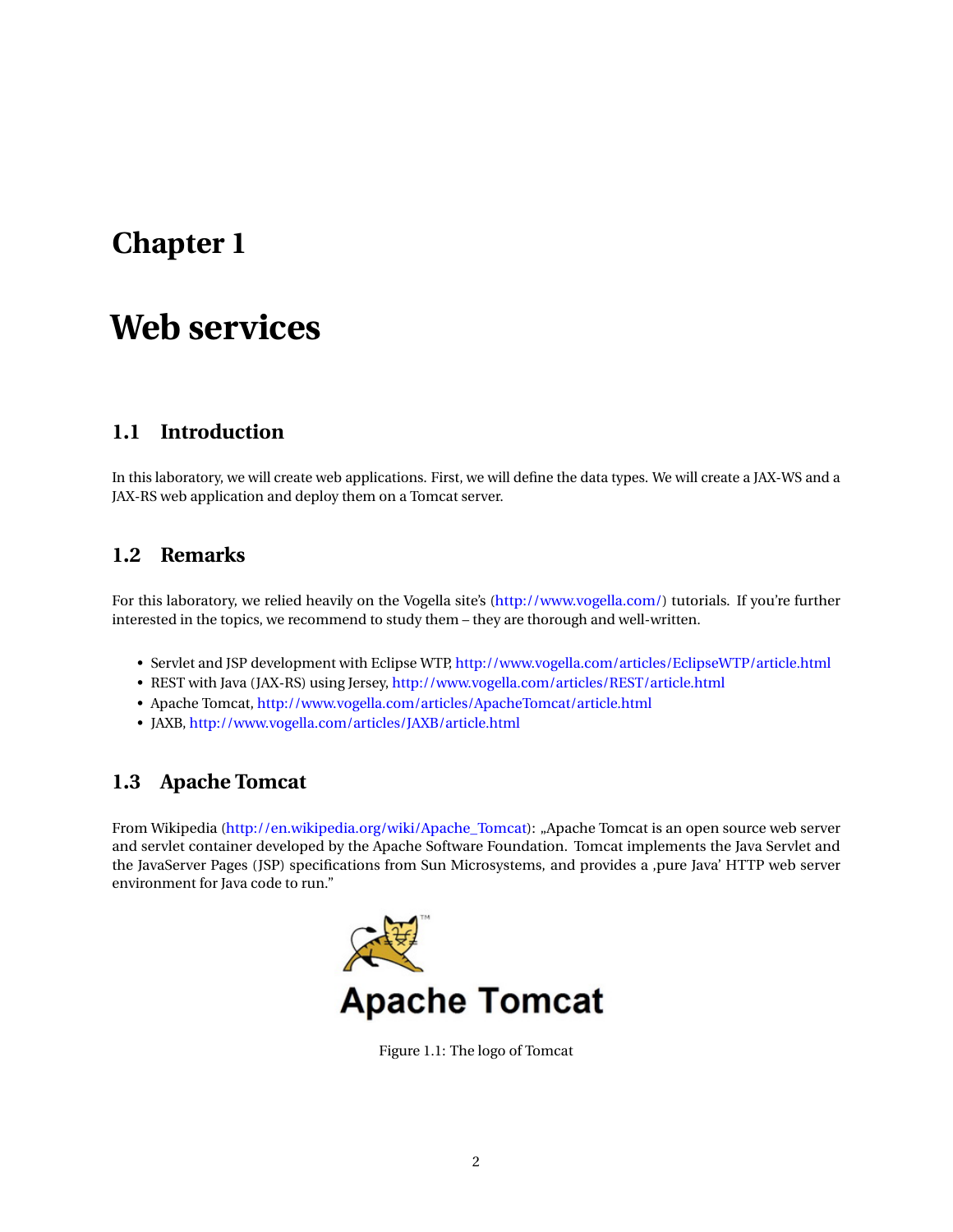## <span id="page-3-0"></span>**1.4 WSDL**

WSDL (Web Services Description Language)

- A developer using a bottom up method writes implementing classes first, and then uses a WSDL generating tool to expose methods from these classes as a Web service. This is simpler to develop but may be harder to maintain if the original classes are subject to frequent change.
- A developer using a top down method writes the WSDL document first and then uses a code generating tool to produce the class skeleton, to be completed as necessary. This way is generally considered more difficult but can produce cleaner designs and is generally more resistant to change. As long as the message formats between sender and receiver do not change, changes in the sender and receiver themselves do not affect the web-service. The technique is also referred to as "contract first".

# <span id="page-3-1"></span>**1.5 JAX-RS**

From Wikipedia [\(http://en.wikipedia.org/wiki/Java\\_API\\_for\\_RESTful\\_Web\\_Services\)](http://en.wikipedia.org/wiki/Java_API_for_RESTful_Web_Services): "JAX-RS: Java API for RESTful Web Services is a Java programming language API that provides support in creating web services according to the Representational State Transfer (REST) architectural style."

### <span id="page-3-2"></span>**1.5.1 Jersey**

To use JAX-RS, we need to use Jersey [\(http://jersey.java.net/\)](http://jersey.java.net/). "Jersey is Sun's production quality reference implementation for JSR 311: JAX-RS: The Java API for RESTful Web Services. Jersey implements support for the annotations defined in JSR-311, making it easy for developers to build RESTful web services with Java and the Java JVM."

# <span id="page-3-3"></span>**1.6 JAXB**

From Wikipedia [\(http://en.wikipedia.org/wiki/Java\\_Architecture\\_for\\_XML\\_Binding\)](http://en.wikipedia.org/wiki/Java_Architecture_for_XML_Binding): "Java Architecture for XML Binding (JAXB) allows Java developers to map Java classes to XML representations. JAXB provides two main features: the ability to marshal Java objects into XML and the inverse, i.e. to unmarshal XML back into Java objects."

## <span id="page-3-4"></span>**1.7 Maven**

From Wikipedia [\(http://en.wikipedia.org/wiki/Apache\\_Maven\)](http://en.wikipedia.org/wiki/Apache_Maven): "Maven is a build automation tool used primarily for Java projects. Maven uses an XML file to describe the software project being built, its dependencies on other external modules and components, the build order, directories, and required plug-ins. Maven dynamically downloads Java libraries and Maven plug-ins from one or more repositories such as the Maven 2 Central Repository, and stores them in a local cache. This local cache of downloaded artifacts can also be updated with artifacts created by local projects. Public repositories can also be updated."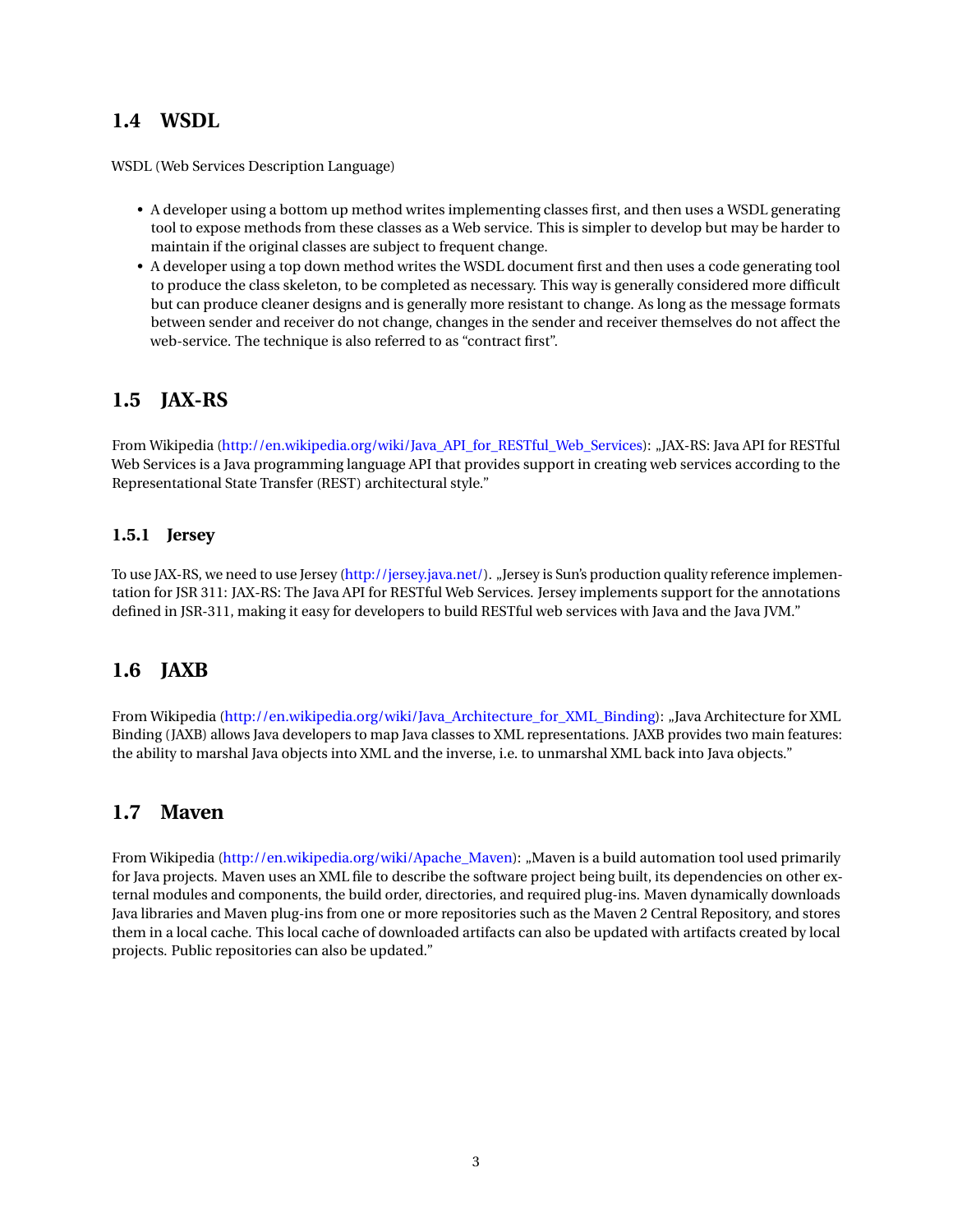# <span id="page-4-0"></span>**Chapter 2**

# **Web services laboratory – step-by-step instructions**

## <span id="page-4-1"></span>**2.1 Prerequisites**

To create a basic web service in Eclipse, you need to install some plug-ins.

### <span id="page-4-2"></span>**2.1.1 Eclipse WTP**

Eclipse provides a bunch of plug-ins called *Web Tools Platform* (WTP) to aid the development of web services.

- 1. Click **Help | Install New Software**. From the **Work with** combobox pick **Kepler**. From the category "Web, XML, Java EE Development and OSGi Enterprise Development" install the following packages:
	- Eclipse XML Editors and Tools
		- **–** XML editor, highligher, etc.
	- JST Server Adapters Extensions
		- **–** This is needed to connect to Apache Tomcat.
	- Eclipse Java EE Developer Tools
	- Eclipse Java Web Developer Tools
		- **–** These two are needed to create Dynamic Web Projects.
- 2. Restart Eclipse.
- 3. Click **Window | Preferences**. Pick **Server | Runtime Environtment** and click the **Add...** button.
- 4. Choose **Apache | Apache Tomcat v7.0**.
- 5. Click **Next**. Change the name to FTSRG Tomcat. Click **Download and install...** and choose the installation location. Wait for the installation to complete: the *Unknown version of Tomcat was specified.* error message will disappear.
- 6. Click **Finish**.
- 7. Click **OK**.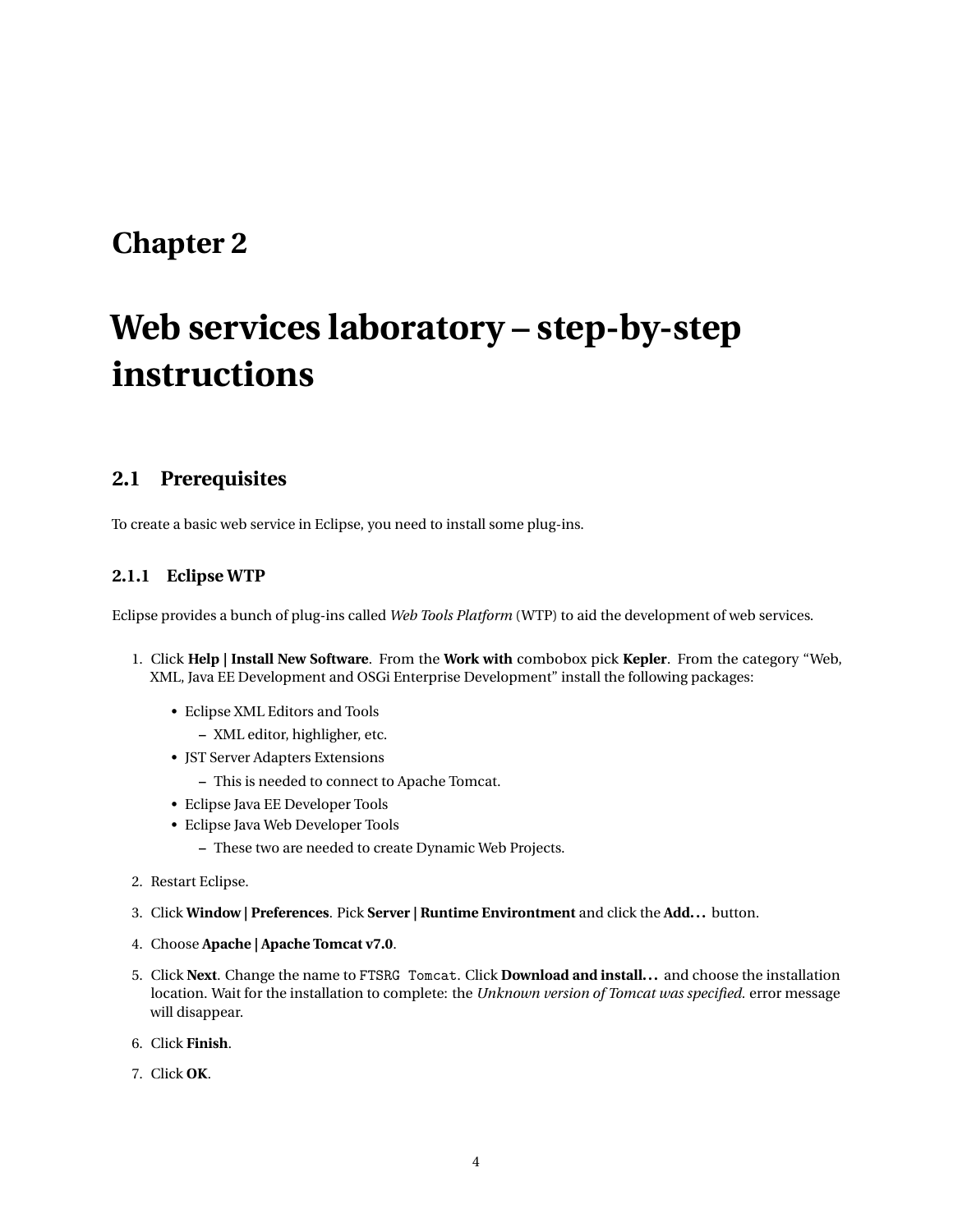|                                | New Server Runtime Environment           | ×              |
|--------------------------------|------------------------------------------|----------------|
| <b>Tomcat Server</b>           | Unknown version of Tomcat was specified. |                |
| Name:<br>Apache Tomcat v7.0    |                                          |                |
| Tomcat installation directory: |                                          |                |
| C:\tomcat                      |                                          | Browse         |
|                                | apache-tomcat-7.0.12                     | Download and   |
| JRE:                           |                                          |                |
| Workbench default JRE          | v                                        | Installed JREs |

Figure 2.1: An error message is displayed while installing Tomcat

|                                                               | New Server Runtime Environment | ×<br>-               |
|---------------------------------------------------------------|--------------------------------|----------------------|
| <b>Tomcat Server</b><br>Specify the installation directory    |                                |                      |
| Name:<br>Apache Tomcat v7.0<br>Tomcat installation directory: |                                |                      |
| C:\tomcat                                                     |                                | Browse               |
| JRE:                                                          | apache-tomcat-7.0.12           | Download and Install |
| Workbench default JRE                                         | $\mathbf{v}$                   | Installed JREs       |

Figure 2.2: After the installation is completed, the error message disappears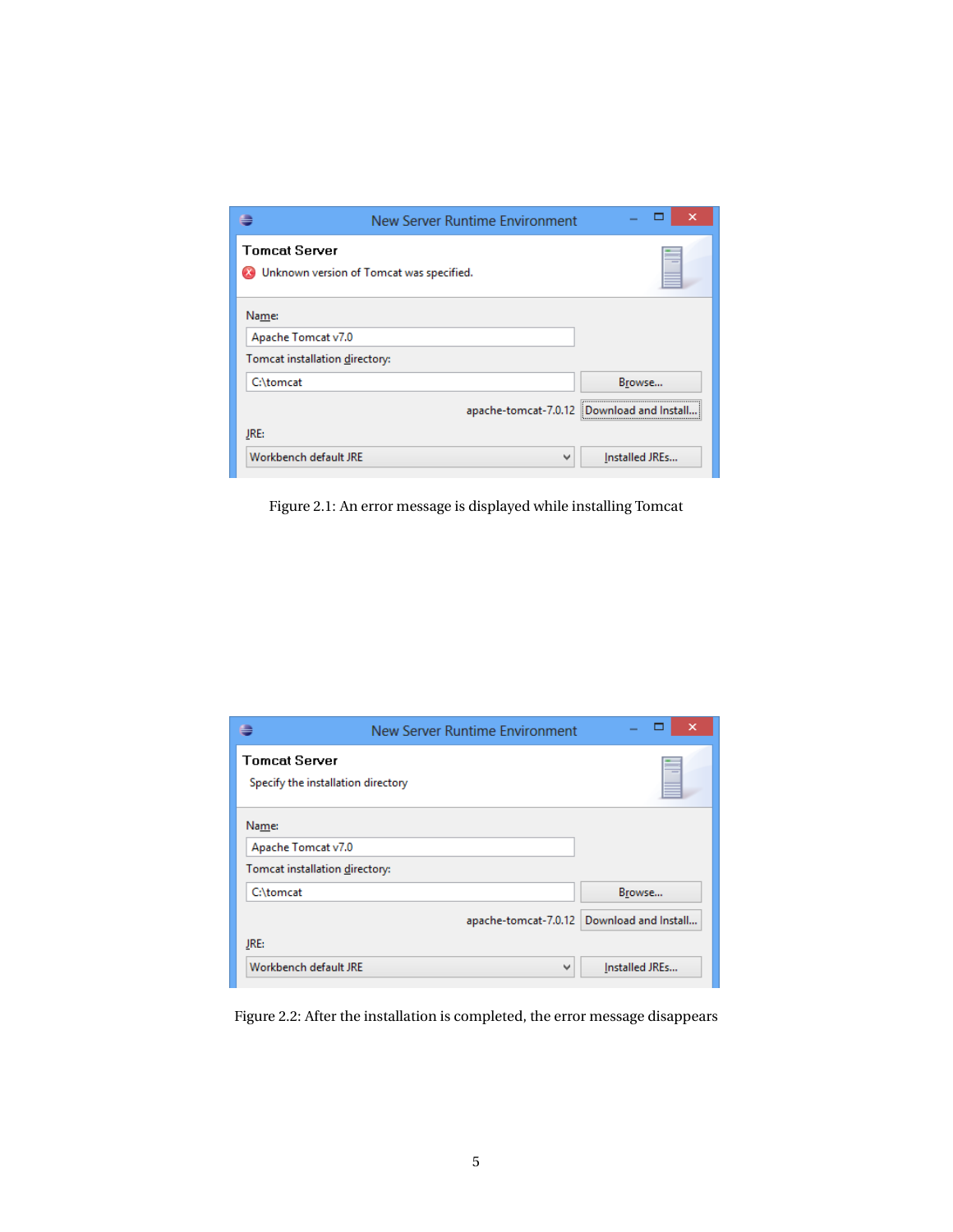#### <span id="page-6-0"></span>**2.1.2 Maven**

We will use Maven to resolve the Java dependencies of our software. To install Maven, install the **m2e - Maven integration for Eclipse** package from the **Kepler** update site.

### <span id="page-6-1"></span>**2.2 Datatypes**

- 1. Create a Java project named hu.bme.mit.inf.appstore.data.
- 2. Create a package named hu.bme.mit.inf.appstore.data.model and add a class named Application.

```
public class Application {
 private int id;
 private String name;
}
```
- 3. Add getter/setter methods to the class and generate a constructor that uses the name attribute as a parameter.
- 4. We will create a data provider for the model. Create a package named hu.bme.mit.inf.appstore.data.provider and add a class named ApplicationProvider.

```
package hu.bme.mit.inf.appstore.data.provider;
import hu.bme.mit.inf.appstore.data.model.Application;
import java.util.ArrayList;
import java.util.HashMap;
import java.util.List;
import java.util.Map;
public enum ApplicationProvider {
  instance;
 private Map<Integer, Application> map = new HashMap<>();
 private int lastId = 0;
 public Application getApplication(int id) {
   return map.get(id);
 }
 public List<Application> getApplications() {
   return new ArrayList <> (map. values());
 }
 public void insertApplication(Application application) {
      lastId++;
      application.setId(lastId);
      map.put(lastId, application);
 }
  ApplicationProvider() {
    insertApplication(new Application("Flashlight"));
    insertApplication(new Application("Weather"));
```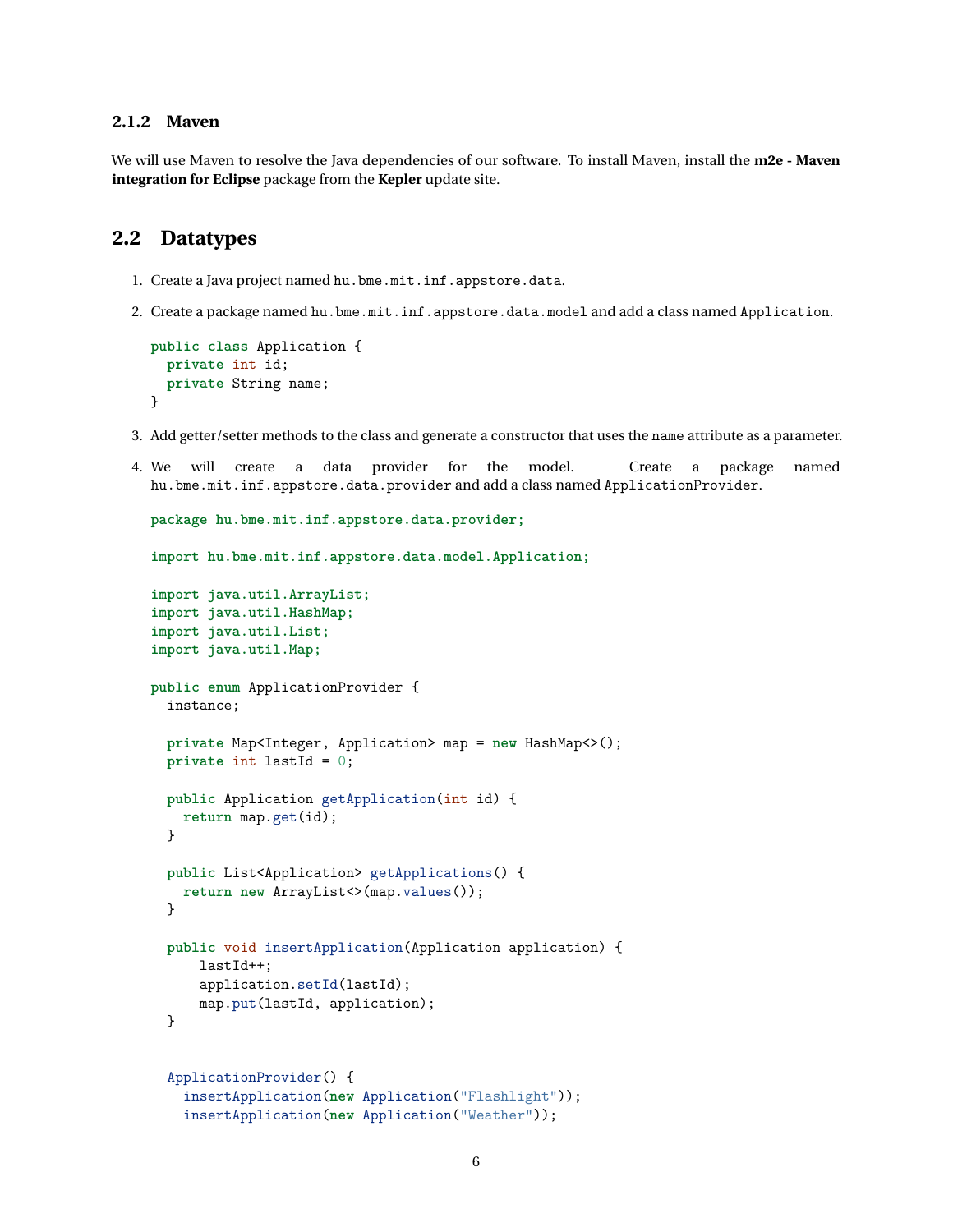} }

We implemented the Singleton pattern with an enumeration. See [http://www.vogella.com/articles/](http://www.vogella.com/articles/DesignPatternSingleton/article.html) [DesignPatternSingleton/article.html](http://www.vogella.com/articles/DesignPatternSingleton/article.html) or Joshua Bloch's book *Effective Java* for more details.

If you want to add use the Application class from an other project, go to the project **Properties**, **Java Build Path**. On the **Projects** tab click **Add...** and tick **hu.bme.mit.inf.appstore.data**.

# <span id="page-7-0"></span>**2.3 JAX-WS**

Further reading: [http://wiki.eclipse.org/Creating\\_a\\_Bottom-Up\\_Java\\_Web\\_Service](http://wiki.eclipse.org/Creating_a_Bottom-Up_Java_Web_Service)

"The Java API for XML Web Services (JAX-WS) is a Java programming language API for creating web services."

- 1. Create a new **Dynamic Web Project** called hu.bme.mit.inf.appstore.server.ws. When using the **New Dynamic Web Project** wizard, tick the **Generate web.xml deployment descriptor** checkbox. The web.xml file will be generated in the WebContent/WEB-INF directory. Remarks:
	- If you forgot to generate the web.xml file, go to the **Project Explorer**, right click the project name and choose **Java EE Tools | Generate deployment descriptor stub**.
	- Unlike other natures (like the Plug-in Project and the Maven Project), the Dynamic Web Project nature cannot be added to the project from the **Configure** menu – you have to start from a Dynamic Web Project and add other natures later.
- 2. Eclipse prompts if it should switch to the **Java EE perspective**: choose **No**.
- 3. Add a dependency to the hu.bme.mit.inf.appstore.data project (see the *Datatypes* section for more information).
- 4. Create a new package called hu.bme.mit.inf.appstore.server.ws and a new class called ApplicationManager:

```
package hu.bme.mit.inf.appstore.server.ws;
import java.util.List;
import hu.bme.mit.inf.appstore.data.model.Application;
import hu.bme.mit.inf.appstore.data.provider.ApplicationProvider;
public class ApplicationManager {
 public Application getApplication(int id) {
    return ApplicationProvider.instance.getApplication(id);
 }
 public Application[] getApplications() {
   List<Application> list = ApplicationProvider.instance.getApplications();
    Application[] array = list.toArray(new Application[list.size()]);
    return array;
 }
```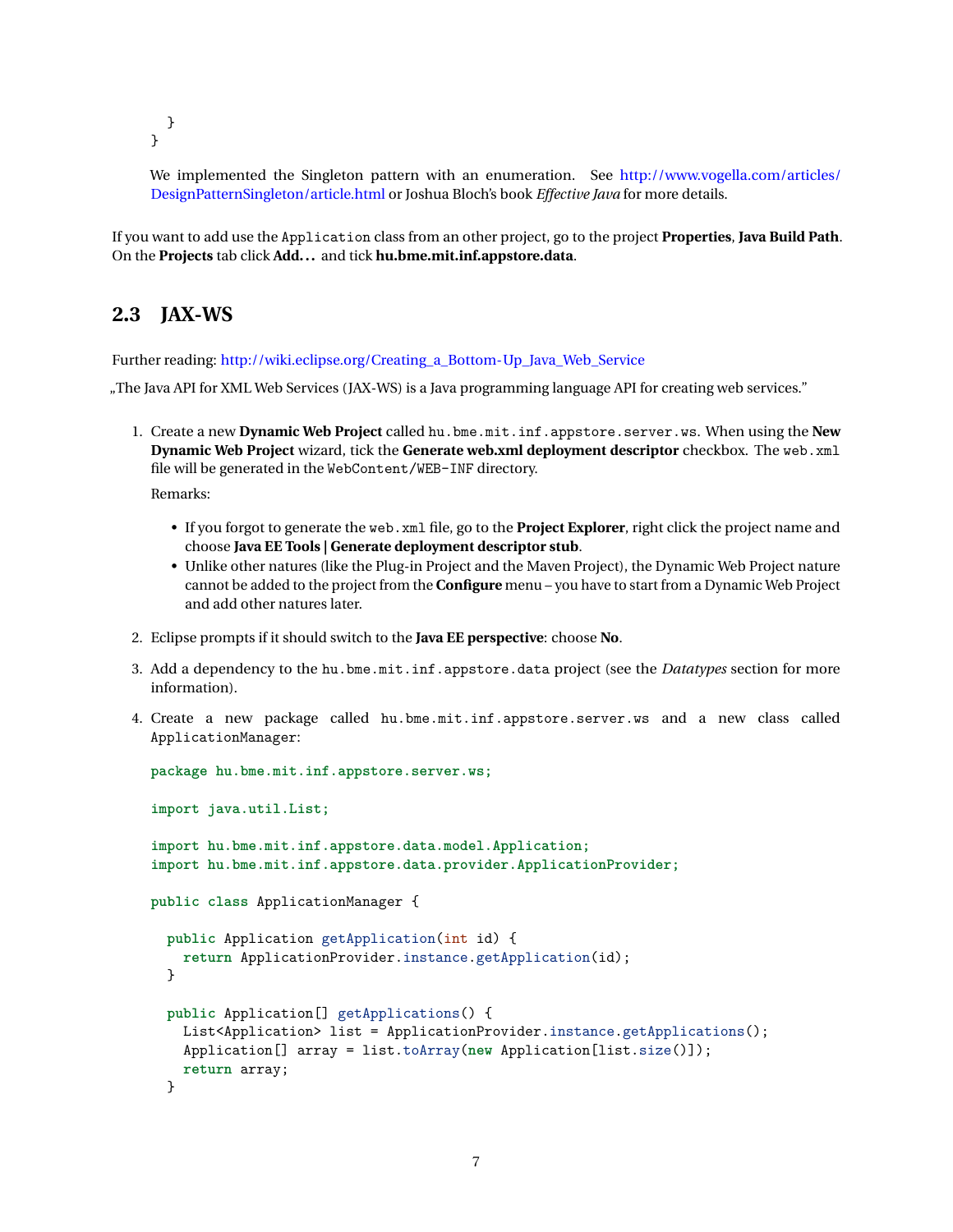```
public void insertApplication(Application application) {
    ApplicationProvider.instance.insertApplication(application);
 }
}
```
- 5. Right click the ApplicationManager class and choose **Web Services | Create Web Service**. This will generate the description files and the client application, then deploy the application on the server.
	- **Web service type**: **Bottom up Java Bean Service**
	- **Service implementation**: hu.bme.mit.inf.appstore.server.ws.ApplicationManager
	- Server level: **Start service**
	- **Client type**: **Java proxy**
	- Client level: **Test client**

Tick the **Monitor the Web service** checkbox.

Go through the pages with the **Next** button and click **Finish**.

- 6. While deploying, you will get a warning that the Application class does not have a default no-arg contructor. Create a default constructor (a constructor with no arguments, hence often referred as *no-arg constructor*) to the Application class.
- 7. While deploying, Tomcat will throw the following exception:

org.apache.axis.deployment.wsdd.WSDDNonFatalException: java.lang.ClassNotFoundException The reason is that the dependencies (i.e. the hu.bme.mit.inf.appstore.data project) are only available at compile time, but not avaiable at runtime. To correct this, go to the project's **Properties** window, choose **Deployment Assembly** page. Click **Add...**, **Project**, hu.bme.mit.inf.appstore.data.

- 8. Use **Create Web Service** again and deploy the server.
- 9. Insert a new application with the insertApplication() method. The following XML envelope is generated:

```
<?xml version="1.0" encoding="UTF-8" standalone="no"?>
<soapenv:Envelope
  xmlns:soapenv="http://schemas.xmlsoap.org/soap/envelope/"
  xmlns:xsd="http://www.w3.org/2001/XMLSchema"
  xmlns:xsi="http://www.w3.org/2001/XMLSchema-instance">
  <soapenv:Body>
    <insertApplication xmlns="http://ws.server.appstore.inf.mit.bme.hu">
      <application>
        <ns1:id xmlns:ns1="http://model.data.appstore.inf.mit.bme.hu">3</ns1:id>
        <ns2:name xmlns:ns2="http://model.data.appstore.inf.mit.bme.hu">News</ns2:name>
      </application>
    </insertApplication>
  </soapenv:Body>
</soapenv:Envelope>
```
- 10. List the application with the getApplications() method.
- 11. You can observe the traffic in the **TCP/IP Monitor**. To make the XML messages more readable, change **Byte** to **Web Browser** for both the **Request** and the **Response** messages.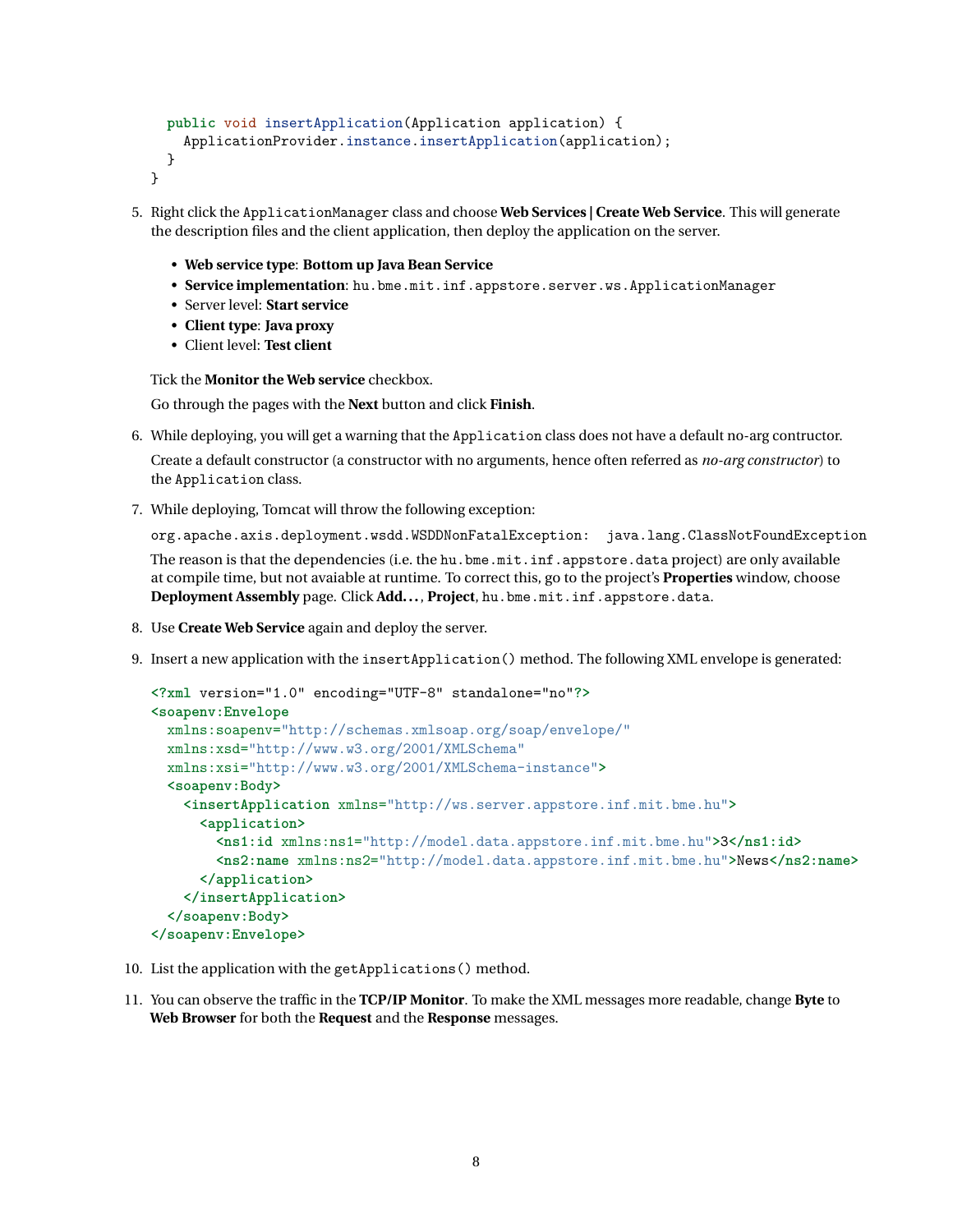

Figure 2.3: The **Web Service** wizard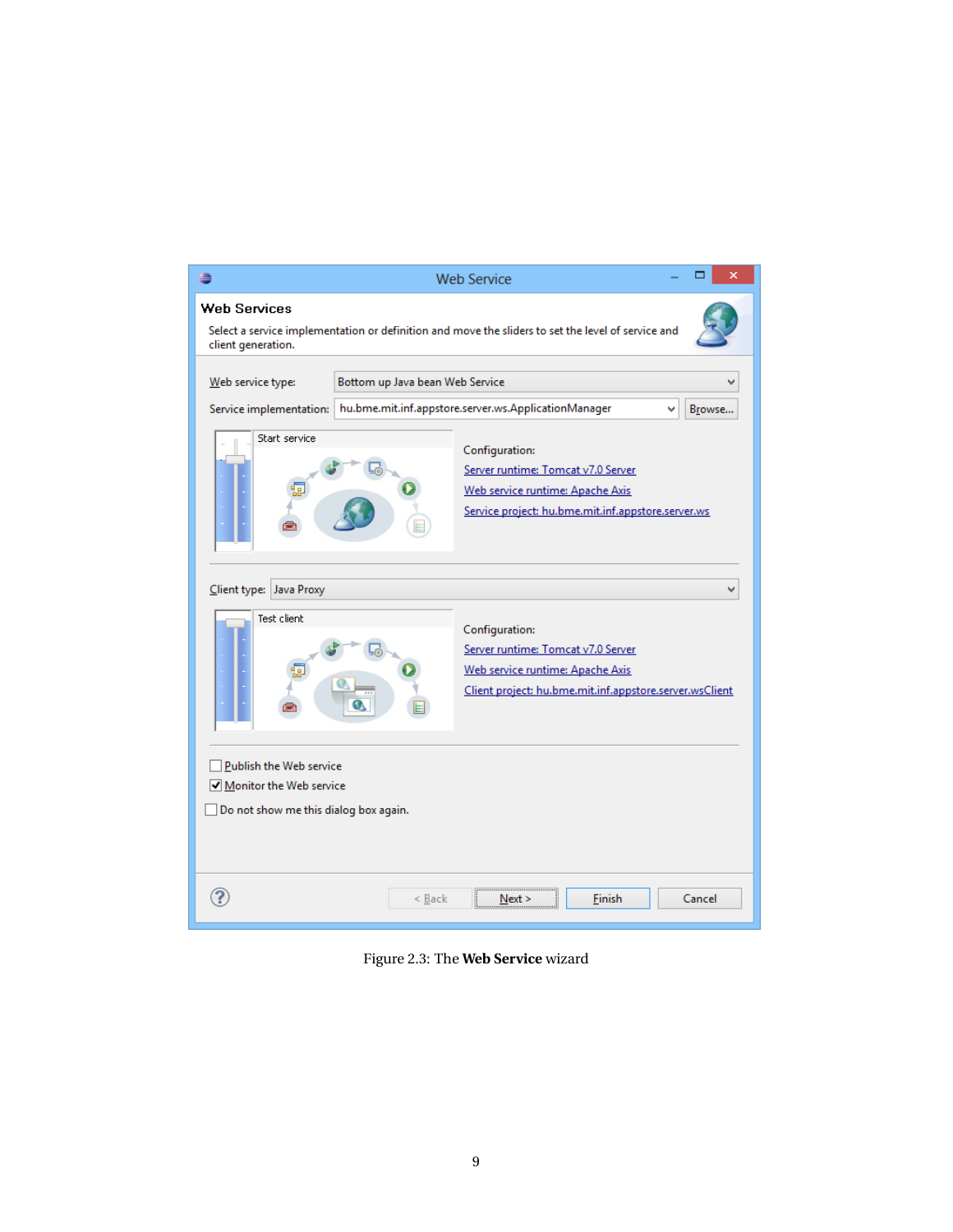| Web Services Test Client $\boxtimes$                                                                                                                                                                                                                                                                                                                                                                                                 |                                                                                                         |                                                                                                                                                                                                                                                                                         |                                                                                                  |   | $\qquad \qquad \Box$ |  |
|--------------------------------------------------------------------------------------------------------------------------------------------------------------------------------------------------------------------------------------------------------------------------------------------------------------------------------------------------------------------------------------------------------------------------------------|---------------------------------------------------------------------------------------------------------|-----------------------------------------------------------------------------------------------------------------------------------------------------------------------------------------------------------------------------------------------------------------------------------------|--------------------------------------------------------------------------------------------------|---|----------------------|--|
| http://localhost:8080/hu.bme.mit.inf.appstore.server.wsClient/sampleApplicationManagerProxy/TestClient.jsp?endpoint=http://                                                                                                                                                                                                                                                                                                          |                                                                                                         |                                                                                                                                                                                                                                                                                         |                                                                                                  |   |                      |  |
|                                                                                                                                                                                                                                                                                                                                                                                                                                      |                                                                                                         |                                                                                                                                                                                                                                                                                         |                                                                                                  |   |                      |  |
| <b>Methods</b>                                                                                                                                                                                                                                                                                                                                                                                                                       | Inputs                                                                                                  |                                                                                                                                                                                                                                                                                         |                                                                                                  |   |                      |  |
| getApplication(int)<br>getApplications()<br>insertApplication<br>(hu.bme.mit.inf.appstore.di                                                                                                                                                                                                                                                                                                                                         | application:<br>News<br>name:<br>3<br>id:                                                               |                                                                                                                                                                                                                                                                                         |                                                                                                  |   |                      |  |
|                                                                                                                                                                                                                                                                                                                                                                                                                                      | Invoke<br>Clear                                                                                         |                                                                                                                                                                                                                                                                                         |                                                                                                  |   |                      |  |
|                                                                                                                                                                                                                                                                                                                                                                                                                                      |                                                                                                         |                                                                                                                                                                                                                                                                                         |                                                                                                  |   |                      |  |
|                                                                                                                                                                                                                                                                                                                                                                                                                                      | Result                                                                                                  |                                                                                                                                                                                                                                                                                         |                                                                                                  |   |                      |  |
| <b>Problems</b>                                                                                                                                                                                                                                                                                                                                                                                                                      | @ Javadoc B Declaration D Console 48 Servers R TCP/IP Monitor XX                                        |                                                                                                                                                                                                                                                                                         | 如且凶                                                                                              | 陷 |                      |  |
| hu.bme.mit.inf.appstore.server.ws/services/ApplicationManager                                                                                                                                                                                                                                                                                                                                                                        |                                                                                                         |                                                                                                                                                                                                                                                                                         | Time of request: 12:57.5.527 DE                                                                  |   |                      |  |
| /hu.bme.mit.inf.appstore.server.ws/services/ApplicationManager                                                                                                                                                                                                                                                                                                                                                                       |                                                                                                         |                                                                                                                                                                                                                                                                                         | Response Time: 102 ms                                                                            |   |                      |  |
| hu.bme.mit.inf.appstore.server.ws/services/ApplicationManager                                                                                                                                                                                                                                                                                                                                                                        |                                                                                                         |                                                                                                                                                                                                                                                                                         | Type: HTTP                                                                                       |   |                      |  |
| All /hu.bme.mit.inf.appstore.server.ws/services/ApplicationManager_                                                                                                                                                                                                                                                                                                                                                                  |                                                                                                         |                                                                                                                                                                                                                                                                                         |                                                                                                  |   |                      |  |
| Request: localhost:12545<br>Size: 527 (845) bytes<br>Header: POST /hu.bme.mit.inf.appstore.server.ws/services/ApplicationN Header: HTTP/1.1 200 OK                                                                                                                                                                                                                                                                                   | Web Browser                                                                                             | Response: localhost:8080<br>Size: 338 (478) bytes                                                                                                                                                                                                                                       |                                                                                                  |   | Web Browser          |  |
| xml version="1.0" encoding="UTF-8"?<br>- <soapenv:envelope<br>xmlns:xsi="http://www.w3.org/2001/XMLSche<br/>instance"<br/>xmlns:xsd="http://www.w3.org/2001/XMLScho<br/>xmlns:soapenv="http://schemas.xmlsoap.org/s<br/>- <soapenv:body><br/>- <insertapplication<br>- <application><br/><math>n1</math>:id<br/><ns2:name<br></ns2:name<br></application><br/><br/></insertapplication<br></soapenv:body><br/></soapenv:envelope<br> | xmlns="http://ws.server.appstore.inf.mi<br>xmlns:ns1="http://model.data<br>xmlns:ns2="http://model.data | xml version="1.0" encoding="UTF-8"?<br>- <soapenv:envelope<br>xmlns:xsi="http://www.w3.org/2001/XMLSche<br/>instance"<br/>xmlns:xsd="http://www.w3.org/2001/XMLScho<br/>xmlns:soapenv="http://schemas.xmlsoap.org/s<br/>- <soapenv:body><br/></soapenv:body><br/></soapenv:envelope<br> | <insertapplicationresponse<br>xmlns="http://ws.server.appstore.in</insertapplicationresponse<br> |   |                      |  |
| $\langle$                                                                                                                                                                                                                                                                                                                                                                                                                            | > 1                                                                                                     |                                                                                                                                                                                                                                                                                         |                                                                                                  |   |                      |  |

Figure 2.4: Inserting a new application to the application store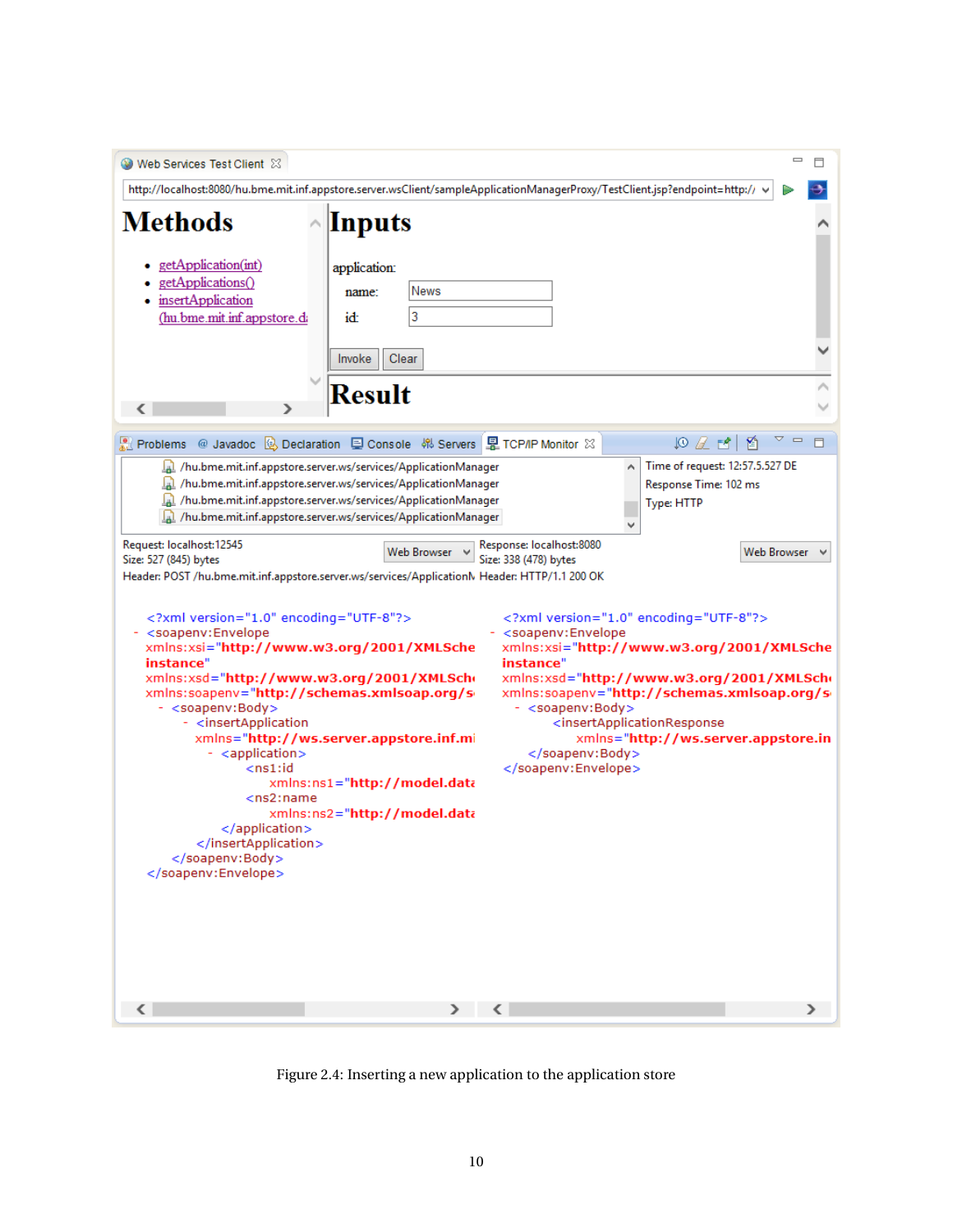![](_page_11_Picture_0.jpeg)

Figure 2.5: Listing the applications from the application store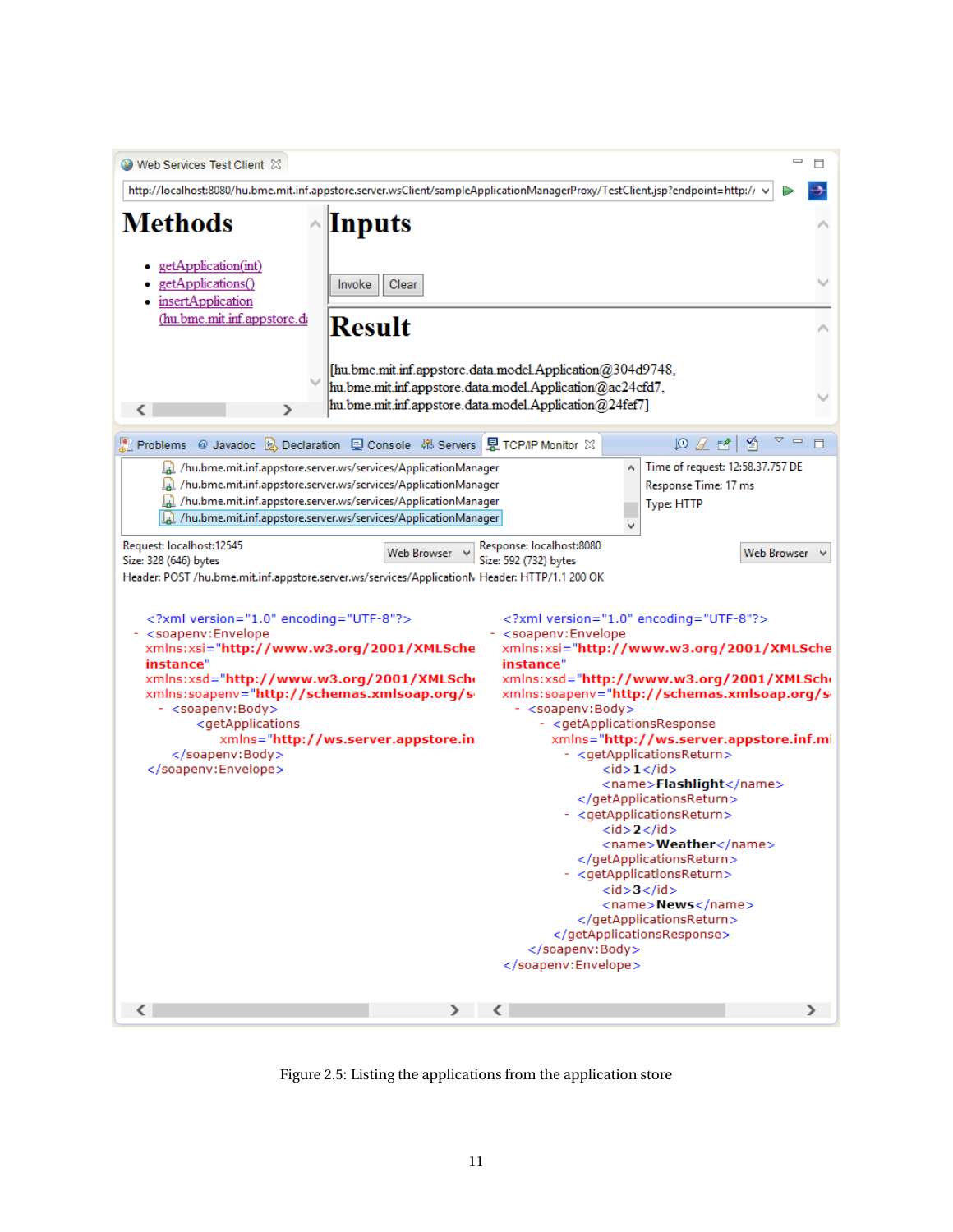## <span id="page-12-0"></span>**2.4 JAX-RS**

#### <span id="page-12-1"></span>**2.4.1 Creating the project**

1. Create a new **Dynamic Web Project** called hu.bme.mit.inf.appstore.server.rest. When using the **New Dynamic Web Project** wizard, tick the **Generate web.xml deployment descriptor** checkbox. The web.xml file will be generated in the WebContent/WEB-INF directory.

Set the **Context root** to appstore.

2. Eclipse prompts if it should switch to the **Java EE perspective**: choose **No**.

#### <span id="page-12-2"></span>**2.4.2 Dependencies**

To use create REST services, we have to use Jersey. Jersey is the reference implementation for the JAX-RS specification.

- 1. We use Maven to resolve the dependencies. In order to use Maven, we need to add the Maven nature to the project. Right click the project and pick **Configure | Convert to Maven Project**. The default artifact settings are fine, click **Finish**.
- 2. Click the pom.xml file and choose the last tab, named **pom.xml**.

To specify the dependencies, add the following code under the  $\langle$ project> element:

```
<dependencies>
  <dependency>
    <groupId>com.sun.jersey</groupId>
    <artifactId>jersey-server</artifactId>
    <version>1.17</version>
  </dependency>
  <dependency>
    <groupId>com.sun.jersey</groupId>
    <artifactId>jersey-bundle</artifactId>
    <version>1.17</version>
  </dependency>
</dependencies>
```
#### <span id="page-12-3"></span>**2.4.3 Java code**

1. Create a package named hu.bme.mit.inf.appstore.server.rest and a class named Hello.

```
package hu.bme.mit.inf.appstore.server.rest;
import javax.ws.rs.GET;
import javax.ws.rs.Path;
@Path("hello")
public class Hello {
  @GET
 public String sayHello() {
    return "Hello";
 }
}
```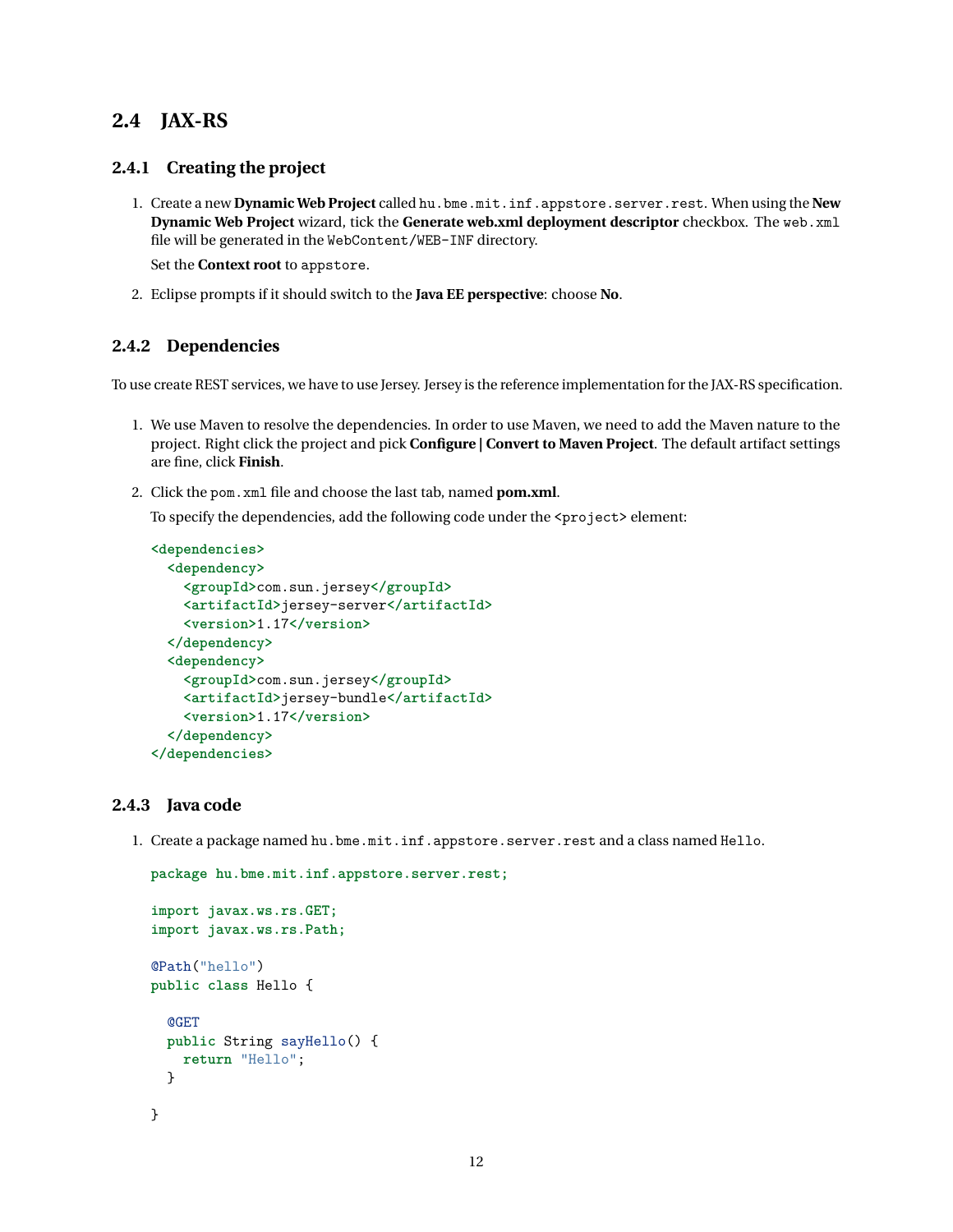#### <span id="page-13-0"></span>**2.4.4 Deployment**

1. Edit the web.xml file in the WebContent/WEB-INF directory. Delete the content of the <web-app> element and paste the following:

```
<display-name></display-name>
<servlet>
  <servlet-name></servlet-name>
  <servlet-class>com.sun.jersey.spi.container.servlet.ServletContainer</servlet-class>
  <init-param>
    <param-name>com.sun.jersey.config.property.packages</param-name>
    <param-value></param-value>
  </init-param>
  <load-on-startup>1</load-on-startup>
</servlet>
<servlet-mapping>
  <servlet-name></servlet-name>
  <url-pattern></url-pattern>
</servlet-mapping>
```
Fill the elements according to the following table:

| display-name           | Application Store                   |
|------------------------|-------------------------------------|
| $servlet$ -name $(2x)$ | Application Store REST Service      |
| param-value            | hu.bme.mit.inf.appstore.server.rest |
| url-pattern            | $ensuremath{/rest}/\ast$            |

2. Start the server. Tomcat will throw the following exception:

SEVERE: Servlet /hu.bme.mit.inf.appstore.server.rest threw load() exception java.lang.ClassNotFoundException: com.sun.jersey.spi.container.servlet.ServletContainer

The reason for this is that Eclipse not deploy dependencies (JAR files) resolved by Maven to the web application. To correct this, go to the project's **Properties** window, choose **Deployment Assembly** page. Click **Add...**, **Java Build Path Entries**, **Maven Dependencies**.

If you don't use Maven, you have to put the JAR files to the WebContent/WEB-INF/lib directory and add them to the project's build path.

3. Start the server. It will start but the browser in Eclipse will show a page with a 404 error. Let's examine ho the URL of the REST service is built:

http://domain:port/context-root/url-pattern/path-from-REST-class

The context-root is defined in the org.eclipse.wst.common.component file, the url-pattern is defined in the web.xml file and the path-from-REST-class is defined in the Java source file.

Remark: the Vogella JAX-RS tutorial is wrong on this point. The display-name in the web. xml file only sets the name of the application (which is shown in the Web Application Manager). It has nothing to do with the URL of the application.

4. If you want to change the context-root, go to the project **Properties**. On the **Web Project Settings** set the **Context root**.

To check if it worked, go to the .settings directory and edit the org.eclipse.wst.common.component file.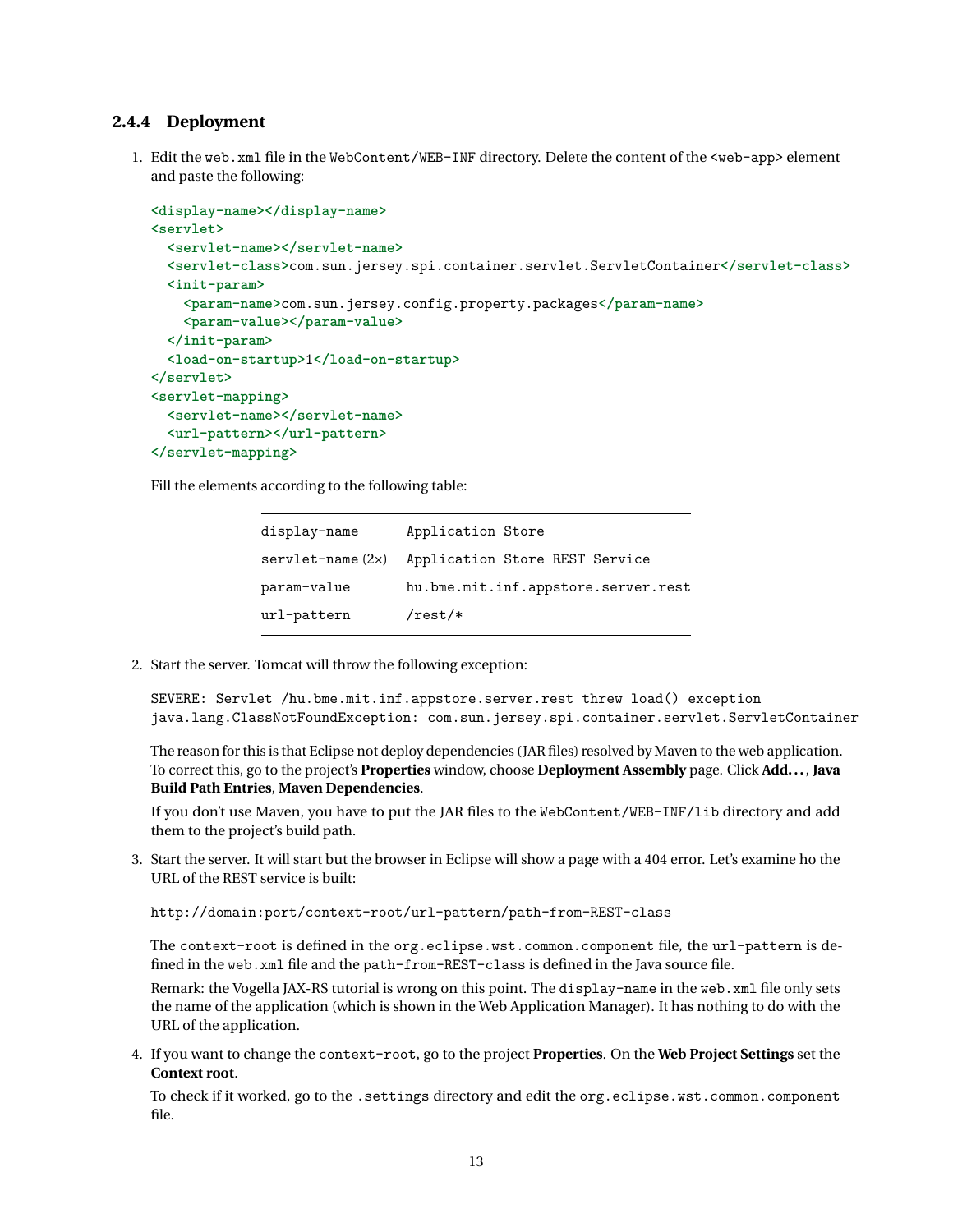|                                                                                                                                                                                                                                                                                                                                            |                                                                                                                          | Properties for de.vogella.jersey.first                               | ▭              |  |  |  |
|--------------------------------------------------------------------------------------------------------------------------------------------------------------------------------------------------------------------------------------------------------------------------------------------------------------------------------------------|--------------------------------------------------------------------------------------------------------------------------|----------------------------------------------------------------------|----------------|--|--|--|
| type filter text                                                                                                                                                                                                                                                                                                                           | Web Deployment Assembly                                                                                                  | 6 - 6                                                                |                |  |  |  |
| $\triangleright$ Resource<br><b>Builders</b>                                                                                                                                                                                                                                                                                               |                                                                                                                          | Define packaging structure for this Java EE Web Application project. |                |  |  |  |
| Deployment Assembly<br><b>Drools</b>                                                                                                                                                                                                                                                                                                       | Source<br>$\bigcirc$ /src                                                                                                | Deploy Path<br>WEB-INF/classes                                       | Add            |  |  |  |
| Java Build Path<br>⊳ Java Code S                                                                                                                                                                                                                                                                                                           |                                                                                                                          | <b>New Assembly Directive</b>                                        | Edit<br>▭<br>× |  |  |  |
| $\triangleright$ Java Compi<br><b>Select Directive Type</b><br><b>D</b> Java Editor<br>Javadoc Loi<br>$\triangleright$ JavaScript                                                                                                                                                                                                          | Add a new assembly directive.                                                                                            |                                                                      |                |  |  |  |
| JSP Fragme<br>n<br>Maven<br>OCL<br>Papyrus<br>ь<br>Folder<br>Project Face<br>Project Refe<br>Project<br>Refactoring<br>Run/Debug<br>Server<br>Service Poli<br><b>Targeted Ru</b><br>$\triangleright$ Task Repos<br><b>Task Tags</b><br>$\triangleright$ Validation<br><b>Web Contel</b><br><b>Web Projec</b><br>WikiText<br>?<br>⊳ XDoclet | Archive via Path Variable<br>Archives from File System<br>Archives from Workspace<br>a Java Build Path Entries<br>< Back | Finish<br>Next                                                       | Cancel         |  |  |  |
|                                                                                                                                                                                                                                                                                                                                            |                                                                                                                          | OK                                                                   | Cancel         |  |  |  |

Figure 2.6: **Deployment Assembly**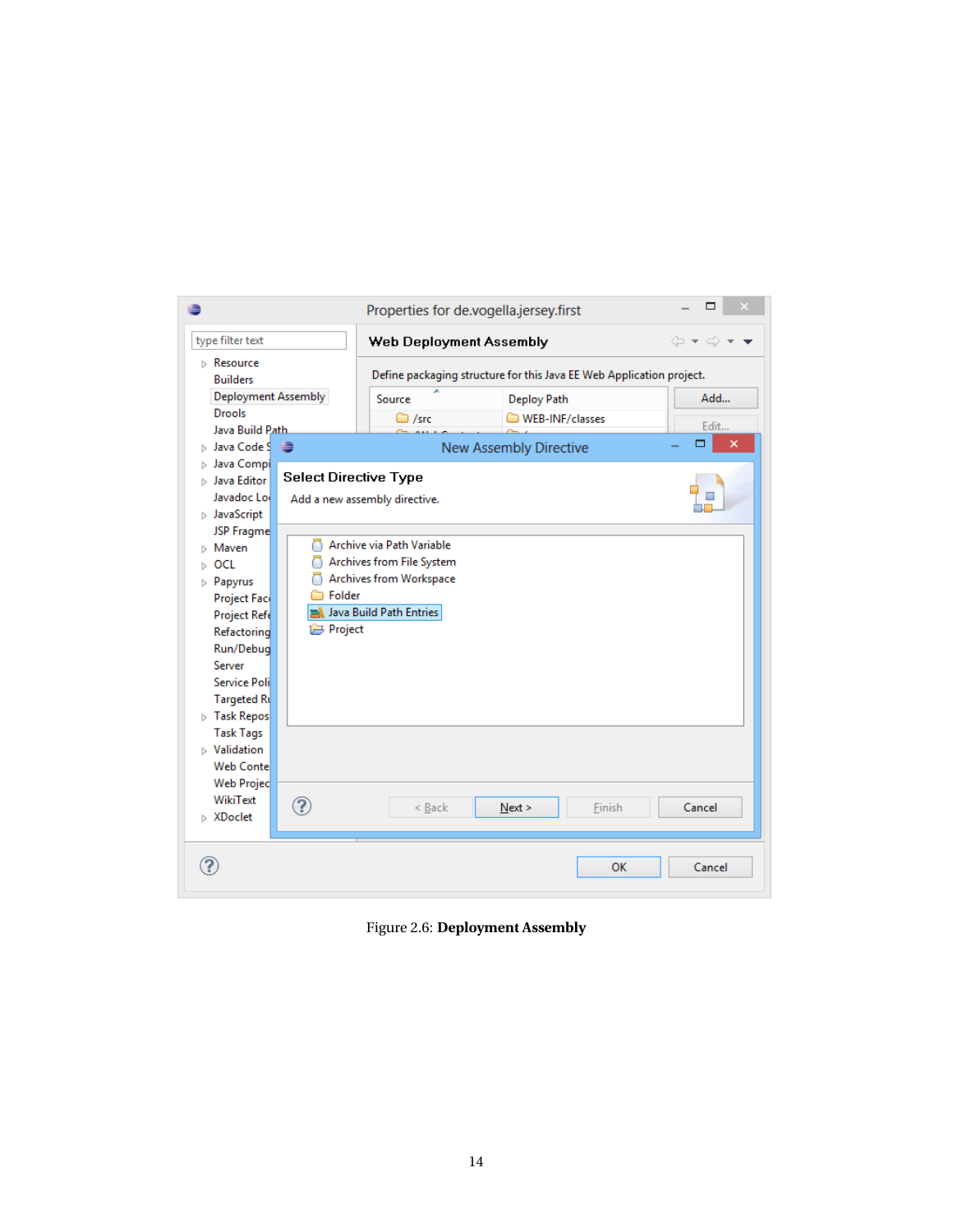```
<?xml version="1.0" encoding="UTF-8"?>
<project-modules id="moduleCoreId" project-version="1.5.0">
  <wb-module deploy-name="[deploy-name]">
    <wb-resource deploy-path="/" source-path="/WebContent" tag="defaultRootSource" />
    <wb-resource deploy-path="/WEB-INF/classes" source-path="/src" />
    <property name="context-root" value="[context-root]" />
    <property name="java-output-path" value="/[java-output-path]/build/classes" />
  </wb-module>
</project-modules>
```
For now, leave the [deploy-name] and the [java-output-path] fields as they are.

5. If the server is running, stop it. Remove the application (right click, **Remove**) and restart the application. The URL's context-root will be set to the new one.

Remark: if this does not work as expected (e.g. the path in the Tomcat Web Application Manager is still the same), stop the server, run a clean operation (right click, **Clean...**) and start again.

## <span id="page-15-0"></span>**2.5 JAXB**

We will continue to work with the hu.bme.mit.inf.appstore.server.rest project and add JAXB support to it. This way, we send and receive Java objects serialized to XML.

- 1. Add a dependency to the hu.bme.mit.inf.appstore.data project (see the *Datatypes* section for more information).
- 2. Add the @XmlRootElement annotation to the Application class.

```
@XmlRootElement
public class Application {
  // ...
}
```
- 3. If you didn't do so already, add a default constructor to the Application class.
- 4. Create a new class named ApplicationManager:

```
package hu.bme.mit.inf.appstore.server.rest;
import hu.bme.mit.inf.appstore.data.model.Application;
import hu.bme.mit.inf.appstore.data.provider.ApplicationProvider;
import java.util.List;
import javax.ws.rs.Consumes;
import javax.ws.rs.GET;
import javax.ws.rs.POST;
import javax.ws.rs.Path;
import javax.ws.rs.PathParam;
import javax.ws.rs.Produces;
import javax.ws.rs.core.Context;
import javax.ws.rs.core.MediaType;
import javax.ws.rs.core.Response;
import javax.ws.rs.core.UriInfo;
```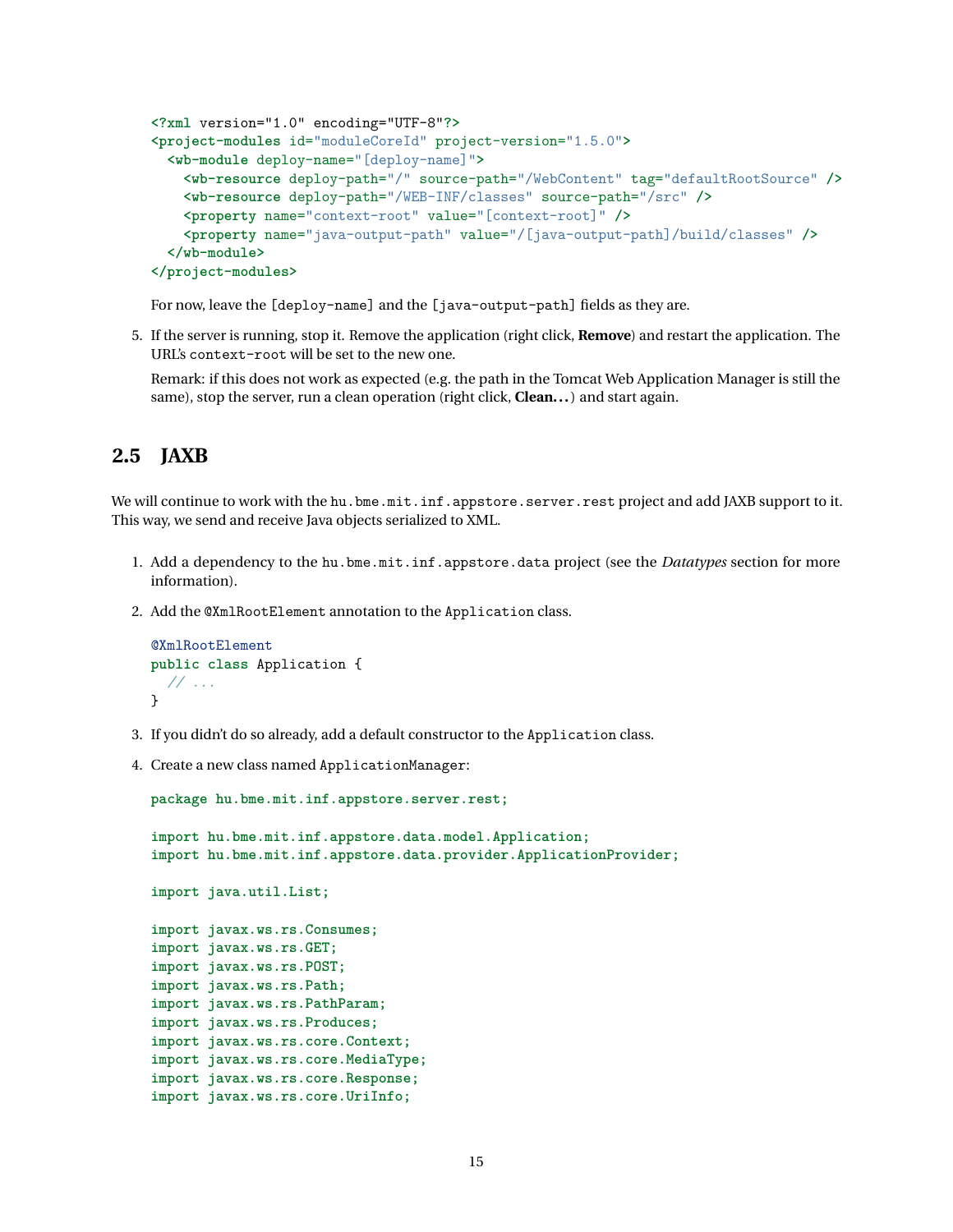```
@Path("applicationmanager")
public class ApplicationManager {
  @Context
 private UriInfo uriInfo;
  @GET
  @Path("list")
 @Produces({ MediaType.APPLICATION_XML, MediaType.APPLICATION_JSON })
 public List<Application> getApplications() {
   return ApplicationProvider.instance.getApplications();
 }
  @GET
  @Path("get/{id}")
  @Produces({ MediaType.APPLICATION_XML, MediaType.APPLICATION_JSON })
 public Application getApplication(@PathParam("id") int id) {
    Application application = ApplicationProvider.instance.getApplication(id);
    return application;
 }
  @POST
  @Path("insert")
  @Consumes(MediaType.APPLICATION_XML)
 public Response insertApplication(Application application) {
    ApplicationProvider.instance.insertApplication(application);
    return Response.created(uriInfo.getAbsolutePath()).build();
 }
}
```
### <span id="page-16-0"></span>**2.6 Tomcat Web Application Manager**

Tomcat has an administration page called **Tomcat Web Application Manager**. However, it will not work if Tomcat is launched with Eclipse's default settings. To make it work, click the server in the **Servers** view.

You have to change the **Server Location** from **Use workspace metadata** to **Use Tomcat installation**. If you have already started an application on the server, the radiobuttons will be disabled. To enable them stop the server (right click, **Stop**) and do a clean operation (right click, **Clean...**). After that, the radiobuttons should be enabled again.

| $\blacktriangleright$ Server Locations                                                                                             |                                                           |  |  |  |  |  |  |  |
|------------------------------------------------------------------------------------------------------------------------------------|-----------------------------------------------------------|--|--|--|--|--|--|--|
| Specify the server path (i.e. catalina.base) and deploy path. Server must be<br>published with no modules present to make changes. |                                                           |  |  |  |  |  |  |  |
| Use workspace metadata (does not modify Tomcat installation)                                                                       |                                                           |  |  |  |  |  |  |  |
| Use Tomcat installation (takes control of Tomcat installation)                                                                     |                                                           |  |  |  |  |  |  |  |
|                                                                                                                                    | Use custom location (does not modify Tomcat installation) |  |  |  |  |  |  |  |
| .metadata\.plugins\org.eclipse.wst.server.c<br>Browse<br>Server path:                                                              |                                                           |  |  |  |  |  |  |  |
| Set deploy path to the default value (currently set)                                                                               |                                                           |  |  |  |  |  |  |  |
| Deploy path:<br>wtpwebapps<br>Browse                                                                                               |                                                           |  |  |  |  |  |  |  |

Figure 2.7: If you have already deployed an application, the **Server Location** radiobuttons are disabled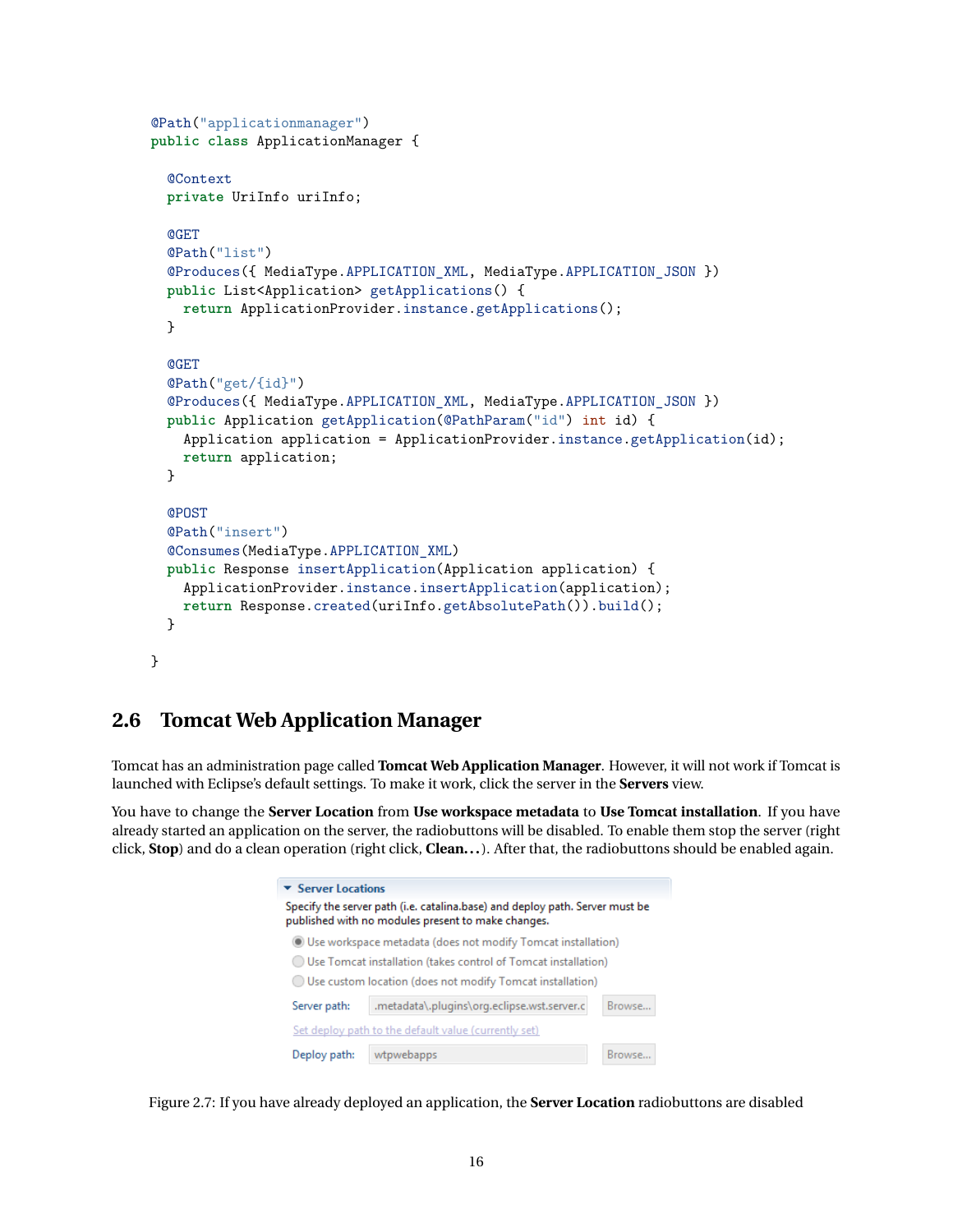| $\overline{\phantom{a}}$ Server Locations                                                                                                                                                                    |                     |               |  |  |  |  |  |
|--------------------------------------------------------------------------------------------------------------------------------------------------------------------------------------------------------------|---------------------|---------------|--|--|--|--|--|
| Specify the server path (i.e. catalina.base) and deploy path. Server must be<br>published with no modules present to make changes.                                                                           |                     |               |  |  |  |  |  |
| () Use workspace metadata (does not modify Tomcat installation)<br>(ilse Tomcat installation (takes control of Tomcat installation):<br>$\bigcirc$ Use custom location (does not modify Tomcat installation) |                     |               |  |  |  |  |  |
| Server path:                                                                                                                                                                                                 | C:\tomcat<br>Browse |               |  |  |  |  |  |
| Set deploy path to the default value (currently set)                                                                                                                                                         |                     |               |  |  |  |  |  |
| Deploy path:                                                                                                                                                                                                 | wtpwebapps          | <b>Rrowse</b> |  |  |  |  |  |

Figure 2.8: Choose the **Use Tomcat installation** option

Start the server. Now you can access the Tomcat Web Application Manager on [http://localhost:8080/manager/html.](http://localhost:8080/manager/html) However, you can't log in yet: you have to define a user. To do so, go to the Tomcat installation directory and add the following to the conf/tomcat-users.xml file's <tomcat-users> element:

```
<role rolename="manager-gui"/>
<user name="admin" password="admin" roles="admin-gui,manager-gui"/>
```
You should be able to login with the user admin and the password admin.

### <span id="page-17-0"></span>**2.6.1 Performance monitoring**

If you want to monitor the performance of Tomcat, you can use JConsole [\(http://docs.oracle.com/javase/7/docs/](http://docs.oracle.com/javase/7/docs/technotes/guides/management/jconsole.html) [technotes/guides/management/jconsole.html\)](http://docs.oracle.com/javase/7/docs/technotes/guides/management/jconsole.html). JConsole can monitor applications that are compatible with Java Management Extensions (JMX) specification. You can find JConsole in your JDK's bin directory.

If you want to measure the performance of a web server, e.g. Apache Tomcat, you should use a performance testing tool like Apache JMeter [\(http://jmeter.apache.org/\)](http://jmeter.apache.org/). JMeter is used in the *Design for Dependability Laboratory Exercises* [\(http://www.inf.mit.bme.hu/edu/courses/szbtlab\)](http://www.inf.mit.bme.hu/edu/courses/szbtlab) course of the "Dependable System Design" programme held in the autumn semester.

Further reading:

- <http://stackoverflow.com/questions/787070/how-to-properly-manage-tomcat-web-apps-inside-eclipse>
- <http://stackoverflow.com/questions/6776421/display-the-tomcat-manager-application>
- <http://stackoverflow.com/questions/2280064/tomcat-started-in-eclipse-but-unable-to-connect-to-link-to-http-localhost8085>
- <http://tomcat.apache.org/tomcat-7.0-doc/html-manager-howto.html>

# <span id="page-17-1"></span>**2.7 Testing a REST application**

The simplicity of the REST style enables us to test REST applications without writing our own test client. Advanced Rest Client [\(http://chromerestclient.appspot.com/\)](http://chromerestclient.appspot.com/) is an extension for Google Chrome. Advanced Rest Client is capable of sending requests to REST applications with a specific HTTP method (e.g. GET, POST, etc.) and a header. This way, you can emulate the behaviour of a client application.

- [http://localhost:8080/appstore/rest/applicationmanager/get/2,](http://localhost:8080/appstore/rest/applicationmanager/get/2) HTTP method: GET
- [http://localhost:8080/appstore/rest/applicationmanager/insert,](http://localhost:8080/appstore/rest/applicationmanager/insert) HTTP method: POST.

Use the following payload: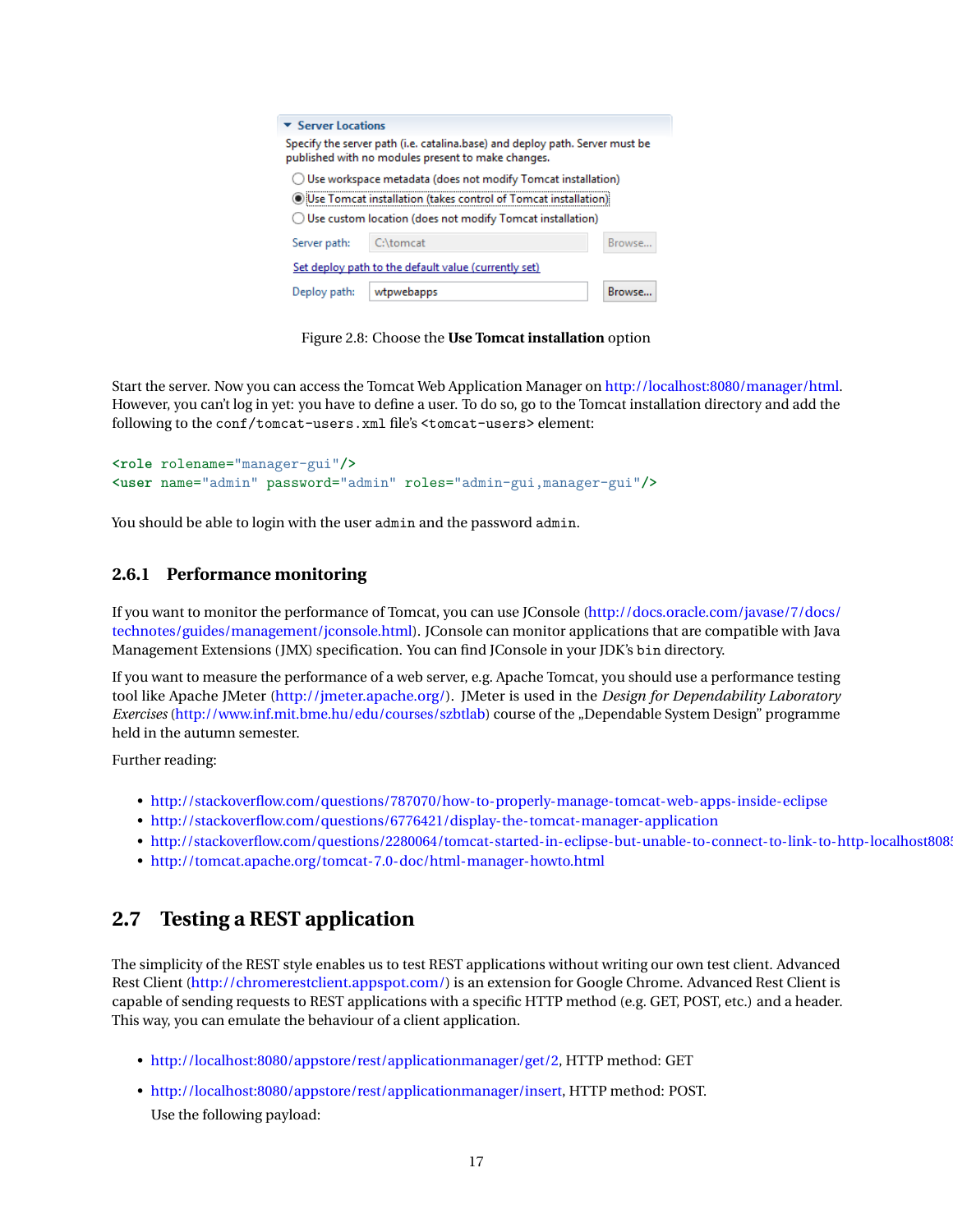| <b>/</b> /manager                                                                   | $\mathbf x$                                    |                                           |                |                 | $\Box$                                            |  |  |  |
|-------------------------------------------------------------------------------------|------------------------------------------------|-------------------------------------------|----------------|-----------------|---------------------------------------------------|--|--|--|
| localhost:8080/manager/html<br>C<br>Ξ<br>☆                                          |                                                |                                           |                |                 |                                                   |  |  |  |
| ΤМ<br><b>Example Apache</b><br><b>Software Foundation</b><br>http://www.apache.org/ |                                                |                                           |                |                 |                                                   |  |  |  |
|                                                                                     |                                                | <b>Tomcat Web Application Manager</b>     |                |                 |                                                   |  |  |  |
| Message:                                                                            | ОK                                             |                                           |                |                 |                                                   |  |  |  |
| <b>Manager</b>                                                                      |                                                |                                           |                |                 |                                                   |  |  |  |
| <b>List Applications</b>                                                            |                                                | <b>HTML Manager Help</b>                  |                |                 | <b>Manager Help</b><br><b>Server Status</b>       |  |  |  |
|                                                                                     |                                                |                                           |                |                 |                                                   |  |  |  |
| <b>Applications</b><br>Path                                                         | <b>Version</b>                                 | <b>Display Name</b>                       | <b>Running</b> | <b>Sessions</b> | <b>Commands</b>                                   |  |  |  |
|                                                                                     |                                                |                                           | true           |                 | Undeploy<br>Start<br>Stop<br>Reload               |  |  |  |
|                                                                                     |                                                | None specified   Welcome to Tomcat        |                | 1               | with idle $\geq$ 30<br>Expire sessions<br>minutes |  |  |  |
| /appstore                                                                           |                                                | None specified Application Store          | true           | $\mathbf{0}$    | <b>Start</b><br>Stop<br>Reload<br>Undeploy        |  |  |  |
|                                                                                     |                                                |                                           |                |                 | Stop<br>Reload<br>Undeploy<br>Start               |  |  |  |
| /docs                                                                               | None specified                                 | <b>Tomcat Documentation</b>               | true           | 0               | with idle $\geq$ 30<br>Expire sessions<br>minutes |  |  |  |
|                                                                                     |                                                |                                           |                |                 | Stop<br>Reload<br>Undeploy<br>Start               |  |  |  |
| None specified Servlet and JSP Examples<br>examples                                 |                                                |                                           | true           | $\overline{0}$  | Expire sessions<br>with idle $\geq$ 30<br>minutes |  |  |  |
|                                                                                     |                                                |                                           |                |                 | Stop<br>Reload<br>Undeploy<br><b>Start</b>        |  |  |  |
|                                                                                     |                                                |                                           | true           | 1               |                                                   |  |  |  |
| /host-manager                                                                       | None specified Tomcat Host Manager Application |                                           |                |                 | Expire sessions<br>with idle $\geq$ 30<br>minutes |  |  |  |
| /manager                                                                            |                                                | None specified Tomcat Manager Application | true           | 1               | Start Stop Reload Undeploy                        |  |  |  |

Figure 2.9: The Tomcat Web Application Manager listing the appstore application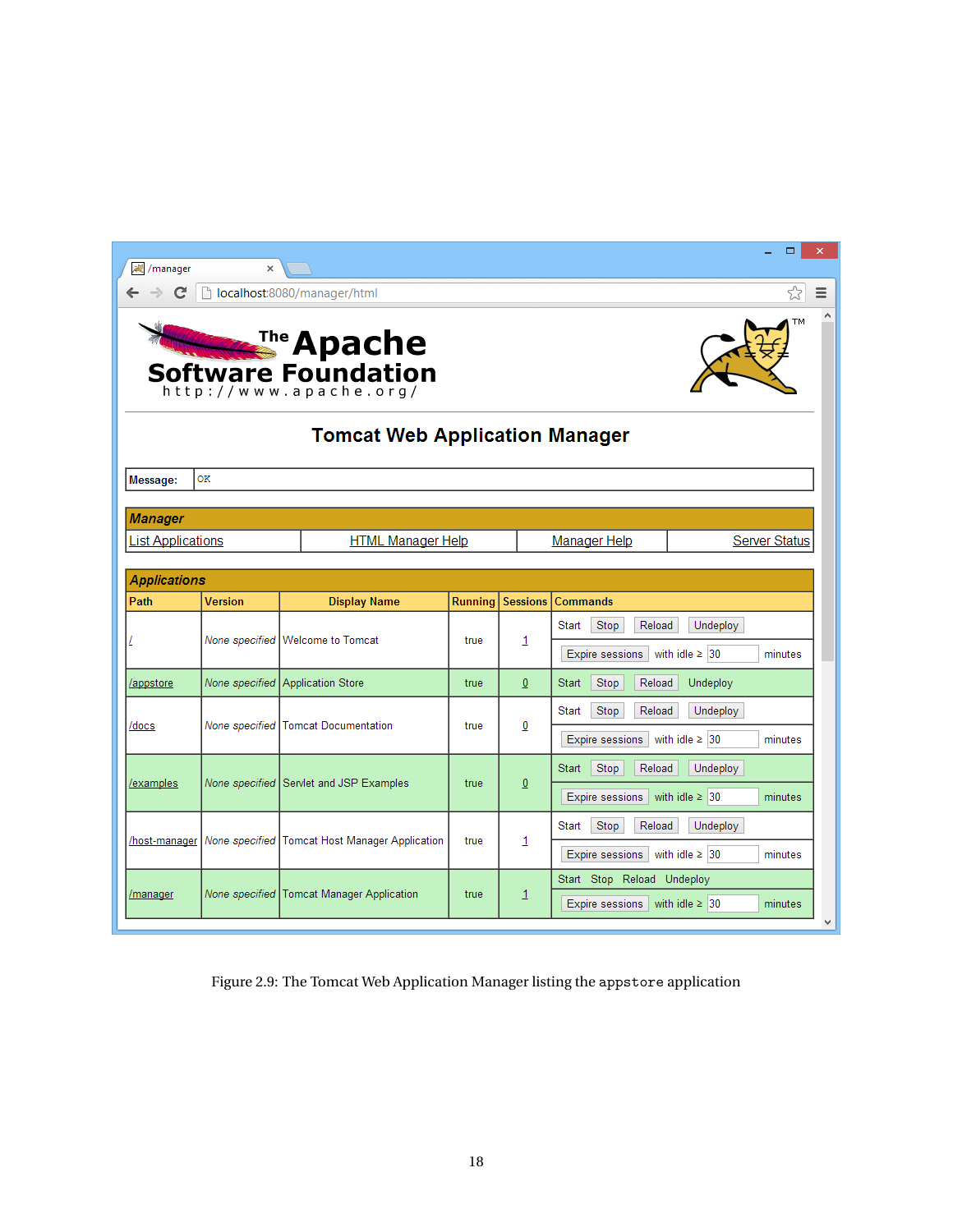```
<application>
  <name>News</name>
</application>
```
Create a Content-Type field in the header and set it to application/xml.

• [http://localhost:8080/appstore/rest/applicationmanager/list,](http://localhost:8080/appstore/rest/applicationmanager/list) HTTP method: GET. Create an Accept field in the header and set it to application/json.

## <span id="page-19-0"></span>**2.8 Google App Engine**

From Wikipedia [\(http://en.wikipedia.org/wiki/Google\\_App\\_Engine\)](http://en.wikipedia.org/wiki/Google_App_Engine): "Google App Engine is a platform as a service (PaaS) cloud computing platform for developing and hosting web applications in Google-managed data centers. Applications are sandboxed and run across multiple servers. App Engine offers automatic scaling for web applications—as the number of requests increases for an application, App Engine automatically allocates more resources for the web application to handle the additional demand. Google App Engine is free up to a certain level of consumed resources."

### <span id="page-19-1"></span>**2.9 Tips and troubleshooting**

- You can show the **Show Servers** view by clicking **Window | Show View | Other...** and choosing **Server | Servers**.
- You can display the internal web browser by clicking **Window | Show View | Other...** and choosing **General | Internal Web Browser**.
- If error are displayed because the javax packages cannot be found, right click on the project name, click **Properties** and look into **Targeted Runtimes**. It's also worth trying to clean the project.
- Sometime Maven does not download the dependencies and the project's **Maven Dependencies** node is empty. Right click the project and choose **Run As | Maven install**. Because Maven depends on the accessibility of it's main repository, this might not work for the first time: try again, it might does.

## <span id="page-19-2"></span>**2.10 Additional materials**

#### <span id="page-19-3"></span>**2.10.1 Creating a JSP Servlet**

<http://www.vogella.com/articles/EclipseWTP/article.html>

- 1. Start Eclipse.
- 2. Click **File | New | Other**. Pick **Web | Dynamic Web Project**. Set the project name to hu.bme.mit.inf.helloworld.
- 3. Right click on the hu.bme.mit.inf.mdsd.helloworld project's name: pick **New | Other...** and choose **Web | Servlet**. Set the Java package to hu.bme.mit.inf.helloworld and the Class name to HelloWorld.
- 4. While observing the possible settings, click **Next**, **Next**, **Finish**.
- 5. Add the following code to the doGet method in the HelloWorld class: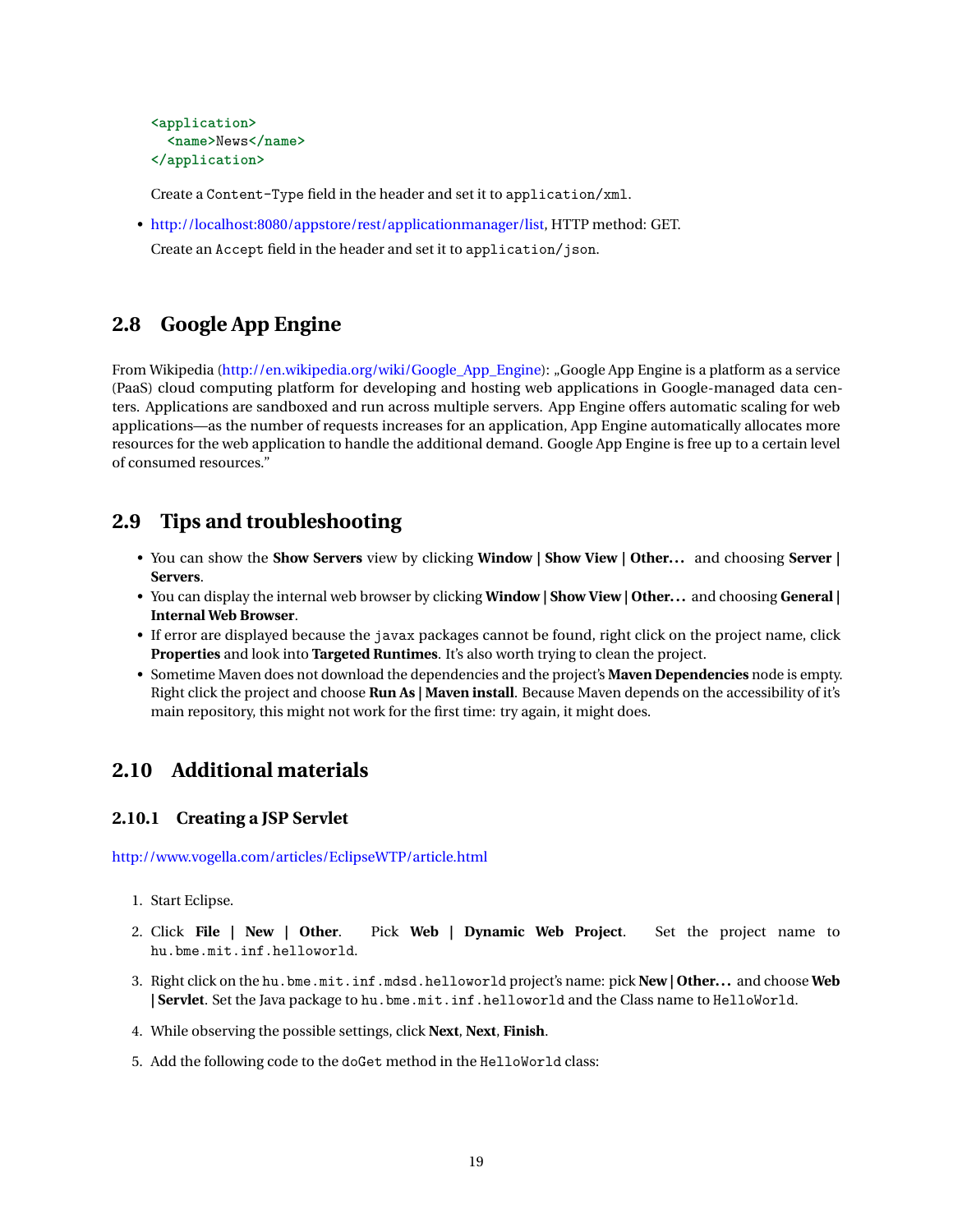| $\Box$<br>$\pmb{\times}$<br>Advanced Rest Client App X |                                                                          |                   |                                                                       |                                                                                                                                                                                                                                                                                                    |               |  |  |  |
|--------------------------------------------------------|--------------------------------------------------------------------------|-------------------|-----------------------------------------------------------------------|----------------------------------------------------------------------------------------------------------------------------------------------------------------------------------------------------------------------------------------------------------------------------------------------------|---------------|--|--|--|
| Q<br>C                                                 |                                                                          |                   |                                                                       |                                                                                                                                                                                                                                                                                                    | ☆<br>Ξ        |  |  |  |
| <b>Advanced Rest</b><br>Client                         | [Unnamed]                                                                |                   |                                                                       |                                                                                                                                                                                                                                                                                                    | Save<br>Open  |  |  |  |
|                                                        | Þ                                                                        |                   |                                                                       | http://localhost:8080/appstore/rest/applicationmanager/insert                                                                                                                                                                                                                                      |               |  |  |  |
| Request                                                | $\bigcirc$ GET                                                           |                   |                                                                       | <b>OPOST OPUT OPATCH ODELETE OHEAD OOPTIONS OOther</b>                                                                                                                                                                                                                                             |               |  |  |  |
| Socket                                                 | Raw                                                                      | Form              | <b>Headers</b>                                                        |                                                                                                                                                                                                                                                                                                    |               |  |  |  |
| Projects                                               | Add new header                                                           |                   |                                                                       |                                                                                                                                                                                                                                                                                                    |               |  |  |  |
| Saved                                                  | key                                                                      |                   | value                                                                 |                                                                                                                                                                                                                                                                                                    | x             |  |  |  |
| History                                                |                                                                          |                   |                                                                       |                                                                                                                                                                                                                                                                                                    |               |  |  |  |
| Settings                                               |                                                                          |                   |                                                                       |                                                                                                                                                                                                                                                                                                    |               |  |  |  |
| About                                                  | Raw                                                                      | Form              | Files $(0)$                                                           | Payload                                                                                                                                                                                                                                                                                            |               |  |  |  |
| Rate this<br>application<br>Donate                     | Encode payload<br><application><br/><name>News</name><br/></application> | Decode payload    |                                                                       |                                                                                                                                                                                                                                                                                                    |               |  |  |  |
|                                                        |                                                                          |                   |                                                                       |                                                                                                                                                                                                                                                                                                    |               |  |  |  |
|                                                        |                                                                          |                   |                                                                       |                                                                                                                                                                                                                                                                                                    | Send<br>Clear |  |  |  |
|                                                        | <b>Status</b>                                                            |                   | 201 Created Loading time: 13 ms                                       |                                                                                                                                                                                                                                                                                                    |               |  |  |  |
| Scroll to top                                          | Request<br>headers                                                       | Accept: */*       | Content-Type: application/xml<br>Accept-Encoding: gzip, deflate, sdch | User-Agent: Mozilla/5.0 (Windows NT 6.2; WOW64) AppleWebKit/537.22 (KHTML, like Gecko) Chrome/25.0.1364.152 Safari/537.22<br>Origin: chrome-extension://hgmloofddffdnphfgcellkdfbfbjeloo<br>Accept-Language: hu-HU,hu;q=0.8,en-US;q=0.6,en;q=0.4<br>Accept-Charset: ISO-8859-2,utf-8;q=0.7,*;q=0.3 |               |  |  |  |
|                                                        | Response<br>headers                                                      | Content-Length: 0 | Server: Apache-Coyote/1.1<br>Date: Wed, 06 Mar 2013 21:37:03 GMT      | Location: http://localhost:8080/appstore/rest/applicationmanager/insert                                                                                                                                                                                                                            |               |  |  |  |
|                                                        | Raw                                                                      | <b>Response</b>   |                                                                       |                                                                                                                                                                                                                                                                                                    |               |  |  |  |
|                                                        |                                                                          |                   | Word unwrap Copy to clipboard Save as file                            |                                                                                                                                                                                                                                                                                                    |               |  |  |  |
|                                                        |                                                                          |                   | Response does not contain any data.                                   |                                                                                                                                                                                                                                                                                                    |               |  |  |  |
|                                                        |                                                                          |                   |                                                                       |                                                                                                                                                                                                                                                                                                    |               |  |  |  |

Figure 2.10: A POST operation with an XML payload on the application store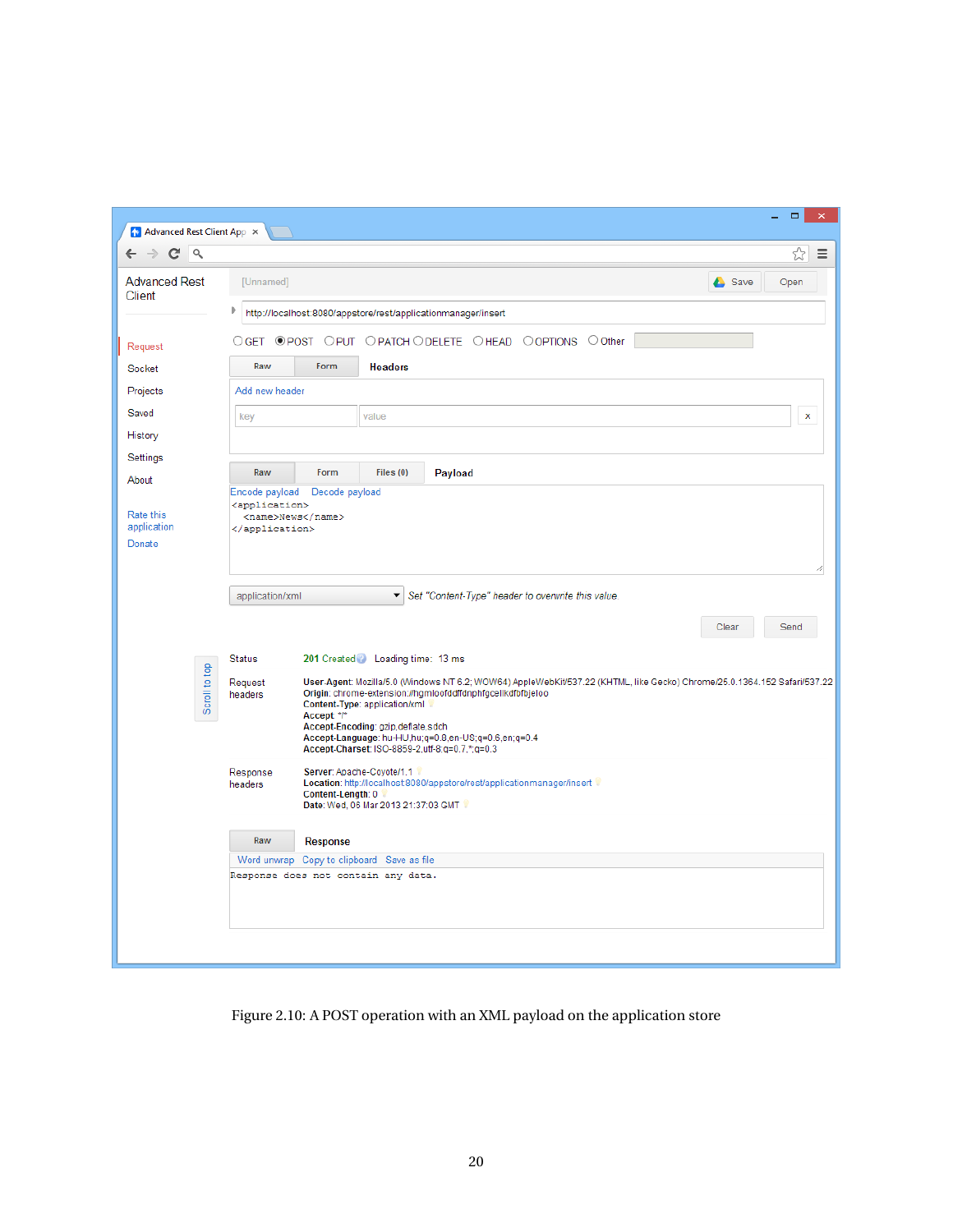| Advanced Rest Client App X                                              |                                           |                                                                                                                                       |                                                                                                                                                                                                                                                                             | $\Box$<br>$\mathsf{x}$<br>÷. |  |  |  |  |
|-------------------------------------------------------------------------|-------------------------------------------|---------------------------------------------------------------------------------------------------------------------------------------|-----------------------------------------------------------------------------------------------------------------------------------------------------------------------------------------------------------------------------------------------------------------------------|------------------------------|--|--|--|--|
| ☆<br>$\mathbf{C}$<br>Q<br>$\equiv$<br>$\Rightarrow$<br>$\leftarrow$     |                                           |                                                                                                                                       |                                                                                                                                                                                                                                                                             |                              |  |  |  |  |
| <b>Advanced Rest</b><br>[Unnamed]<br><b>Save</b><br>Open<br>Client<br>Þ |                                           |                                                                                                                                       |                                                                                                                                                                                                                                                                             |                              |  |  |  |  |
|                                                                         |                                           |                                                                                                                                       | http://localhost:8080/appstore/rest/applicationmanager/list                                                                                                                                                                                                                 |                              |  |  |  |  |
| Request                                                                 | $\odot$ GET                               |                                                                                                                                       | OPOST OPUT OPATCH ODELETE OHEAD OOPTIONS OOther                                                                                                                                                                                                                             |                              |  |  |  |  |
| Socket                                                                  | Raw                                       | Form                                                                                                                                  | <b>Headers</b>                                                                                                                                                                                                                                                              |                              |  |  |  |  |
| Projects                                                                | Add new header                            |                                                                                                                                       |                                                                                                                                                                                                                                                                             |                              |  |  |  |  |
| Saved                                                                   | Accept                                    |                                                                                                                                       | application/json                                                                                                                                                                                                                                                            | x                            |  |  |  |  |
| History                                                                 |                                           |                                                                                                                                       |                                                                                                                                                                                                                                                                             |                              |  |  |  |  |
| Settings                                                                |                                           |                                                                                                                                       |                                                                                                                                                                                                                                                                             |                              |  |  |  |  |
| About                                                                   |                                           |                                                                                                                                       |                                                                                                                                                                                                                                                                             | Send<br>Clear                |  |  |  |  |
| Rate this                                                               | <b>Status</b>                             |                                                                                                                                       | 200 OK Loading time: 6 ms                                                                                                                                                                                                                                                   |                              |  |  |  |  |
| Scroll to top<br>application<br>Donate                                  | Request<br>headers                        | Accept: application/json                                                                                                              | User-Agent: Mozilla/5.0 (Windows NT 6.2; WOW64) AppleWebKit/537.22 (KHTML, like Gecko) Chrome/25.0.1364.152 Safari/537.22<br>Accept-Encoding: gzip, deflate, sdch<br>Accept-Language: hu-HU,hu;q=0.8,en-US;q=0.6,en;q=0.4<br>Accept-Charset: ISO-8859-2,utf-8;q=0.7,*;q=0.3 |                              |  |  |  |  |
|                                                                         | Response<br>headers                       |                                                                                                                                       | Server: Apache-Coyote/1.1<br>Content-Type: application/json<br>Transfer-Encoding: chunked<br>Date: Wed, 06 Mar 2013 21:39:31 GMT \                                                                                                                                          |                              |  |  |  |  |
|                                                                         | Raw                                       | <b>JSON</b>                                                                                                                           | <b>Response</b>                                                                                                                                                                                                                                                             |                              |  |  |  |  |
|                                                                         |                                           | Copy to clipboard Save as file                                                                                                        |                                                                                                                                                                                                                                                                             |                              |  |  |  |  |
|                                                                         | - {<br>۱,<br>$-$ {<br>Υ,<br>- {<br>ŀ<br>ı | -"application": [size(3)<br>"id": " $1$ ",<br>"name": "Flashlight"<br>"id": "2",<br>"name": "Weather"<br>"id": "3",<br>"name": "News" |                                                                                                                                                                                                                                                                             |                              |  |  |  |  |
|                                                                         |                                           |                                                                                                                                       |                                                                                                                                                                                                                                                                             |                              |  |  |  |  |

Figure 2.11: A GET operation on the application store returning JSON